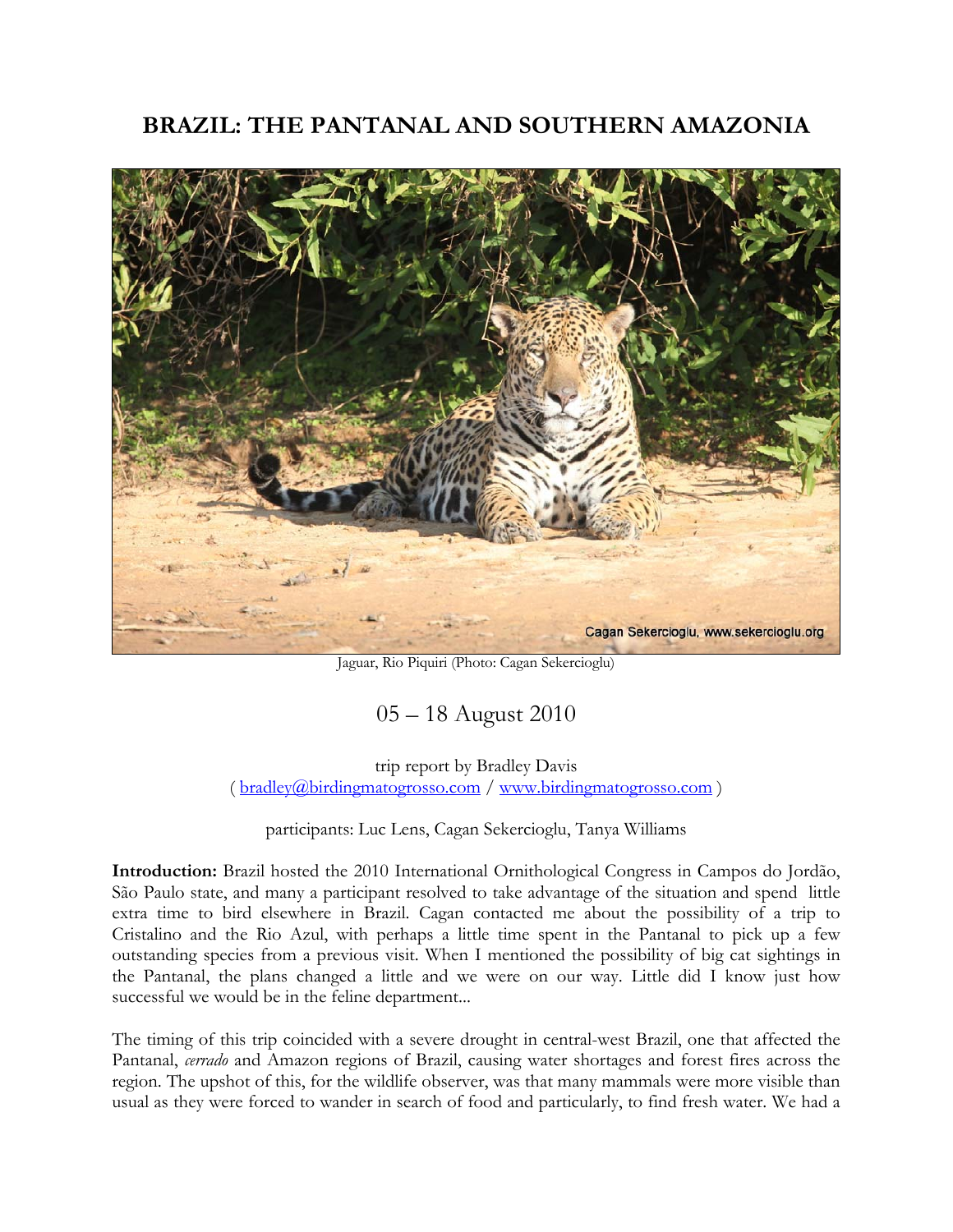remarkable run on mammals, missing only Giant Anteater out of the big mammals that could be expected on this itinerary. Of course the 5 species of wild cats including 4 jaguars and 2 pumas would be difficult to beat (though some of the group professed their preference for our armadillo sightings), but the birds did their part as well. Avian highlights included Chestnut-bellied Guan, Long-winged Harrier, Sungrebe, Hyacinth Macaws, Golden-collared Macaw, Great Potoo, Scissortailed Nightjar, Buff-bellied Hermit, all 5 Neotropical kingfishers, Cinereous-breasted Spinetail, Mato Grosso Antbird, Helmeted Manakin, Subtropical Doradito, Plain Tyrannulet and Fawnbreasted Wren amongst the usual horde of herons, storks, and other water birds in the Pantanal. During the southern Amazonia section of the tour, we racked up a big list at Pousada Rio Azul and Cristalino Jungle Lodge, with just a few of the highlights including Agami Heron, Tiny Hawk, White-browed Hawk, Cryptic Forest-Falcon, Marbled Wood-Quail, Crimson-bellied Parakeet, Scarlet-shouldered Parrotlet, Bald Parrot, Kawall's Amazon, Tawny-bellied Screech-Owl, Ocellated Poorwill, Tapajos Hermit, Blue-necked Jacamar, Curl-crested Araçari, Gould's Toucanet, an undescribed species of spinetail, Crested and Pará Foliage-gleaners, Short-billed Leaftosser, 15 species of woodcreepers, loads of antbirds including Glossy Antshrike and Bare-eyed Antbird, Spotted Antpitta, Pompadour Cotinga, a bunch of manakins including Snow-capped, Pale-belled Mourner, White-crested Spadebill, Royal Flycatcher, Tooth-billed Wren, and much much more. All told we amassed a list of 509 species seen or heard by the group, not including species recorded only by the tour leader.

On the way we enjoyed the company of many friendly Brazilians including Eduardo at Pousada Jaguar, Carlão and his wife Ivaní at Pousada Rio Azul, and our trusty river pilot and sharp-eyed local guide Valdírio at Cristalino Jungle Lodge. As usual on any tour visiting these locations, the food was a big highlight, particularly at the Pousada Rio Azul, where Ivaní's culinary creations must surely rank amongst the best food anywhere in the Amazon. Furthermore, we managed to slow down enough at times to notice small things, be it the brilliant colour explosions of the flowering hardwood trees in the Pantanal, the crystal clear waters of the rio Azul (where we even had time for a refreshing dip), or the magnificence of the Amazon rainforest from above as seen at the canopy tower at Cristalino. While it is the spectacular wildlife that drives some of us to travel the world, such rich experiences are always amongst the things that one ends up remembering most vividly.

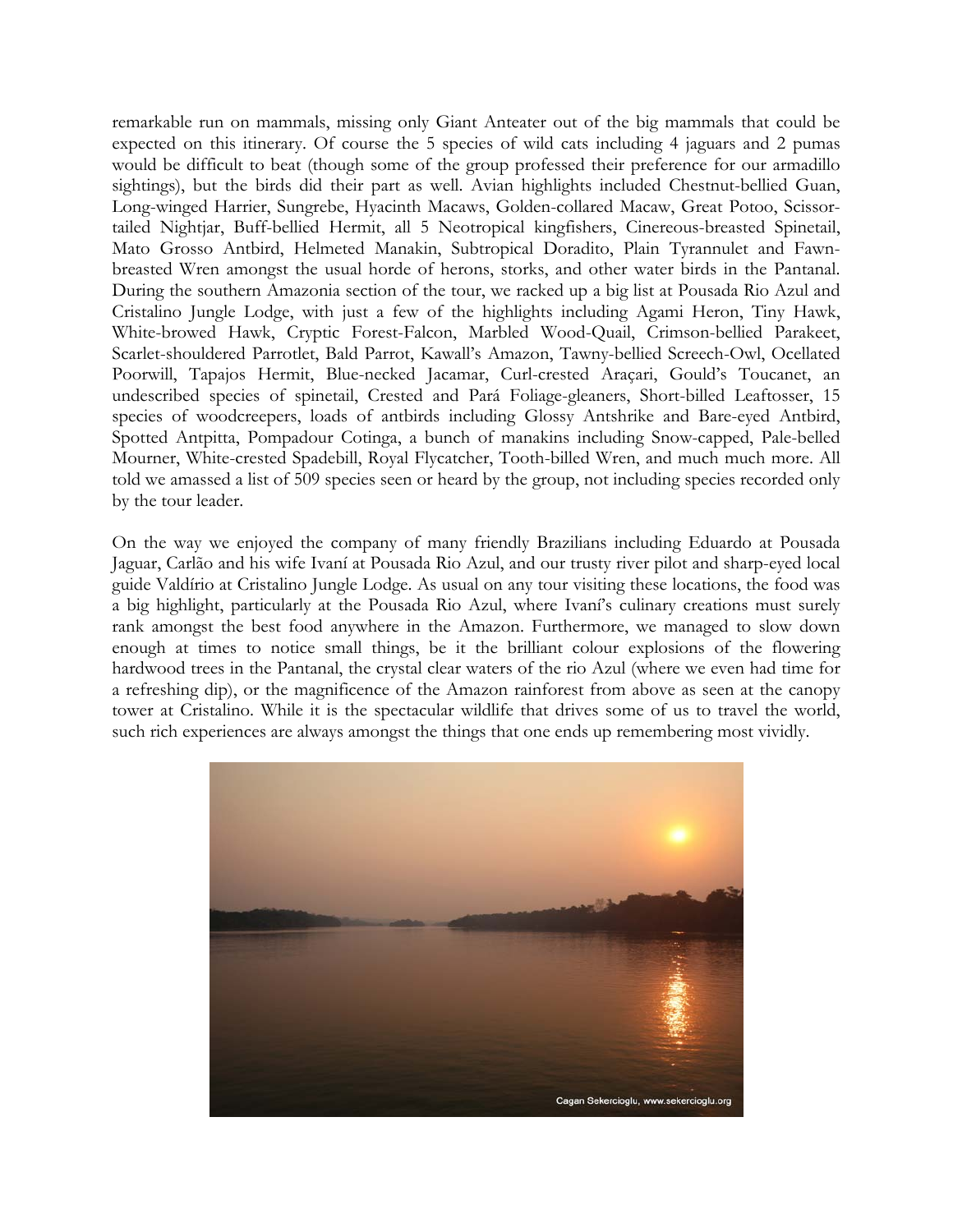#### **Itinerary:**

**August 5th:** Arrival in Cuiabá. Transfer to Jaguar Reserve in northern Pantanal.

- **August 6th:** Bird and mammal spotting on the Cuiabá river and affluents from Porto Jofre. Night at Jaguar Reserve.
- **August 7th:** AM birding around Jaguar Reserve. PM transfer to Pousada Rio Claro, and boat trip on the Claro river for Giant Otters.
- **August 8th:** AM birding at Pousada Rio Claro. PM transfer to Cuiabá with birding stops en route. Evening flight to Alta Floresta.
- **August 9th:** AM birding at the Santa Helena river. PM transfer to Pousada Rio Azul.
- **August 10th:** Birding at Pousada Rio Azul.
- **August 11th:** Birding at Pousada Rio Azul.
- **August 12th:** Birding at Pousada Rio Azul.
- **August 13th:** AM birding at Pousada Rio Azul. PM transfer to Cristalino Jungle Lodge.
- **August 14th:** Birding Cristalino Jungle Lodge.
- **August 15th:** Birding Cristalino Jungle Lodge.
- **August 16th:** Birding Cristalino Jungle Lodge.
- August 17<sup>th</sup>: Birding Cristalino Jungle Lodge.

**August 18th:** AM birding at Cristalino and transfer to Alta Floresta for flights to Cuiabá and onward.



Jabiru, Pantanal (Photo: Cagan Sekercioglu)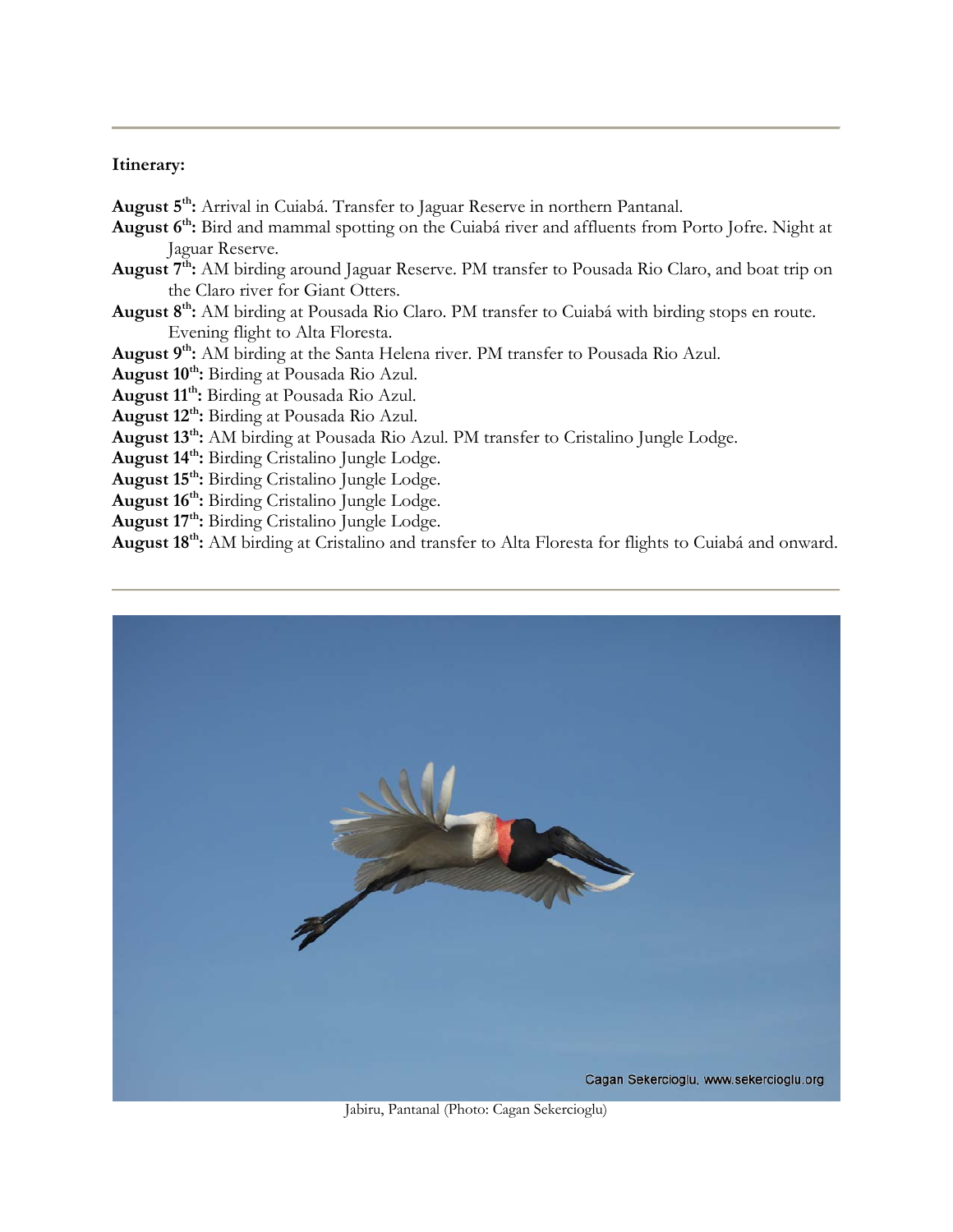#### **Systematic Bird List:**

A selectively annotated systematic bird list follows below. Taxonomic order and nomenclature is roughly based on that of the Comitê Brasileiro de Registros Ornitológicos, but does not incorporate their most recent updates of 2011. The list includes species seen or heard by the group from August  $5<sup>th</sup>$  to 18<sup>th</sup> 2010. Species marked with a single asterisk (\*) were heard only, while species marked with a double asterisk (\*\*) were recorded by the leader only. A total of **509** bird species were recorded during the tour. Of those, 480 species were seen by some or all of the group, 27 species were heard only, and 2 species were seen by the leader only.

# **RHEAS (RHEIDAE)**

**Greater Rhea** (*Rhea americana*)

# **TINAMOUS (TINAMIDAE)**

**\* Great Tinamou** (*Tinamus tao*) – Heard only, on 3 dates at Pousada Rio Azul and Cristalino.

**\* Great Tinamou** (*Tinamus major*) – Heard only, on 3 dates at Cristalino.

**\* White-throated Tinamou** (*Tinamus guttatus*) – Heard only, on the 11<sup>th</sup> at the Rio Azul.

**Cinereous Tinamou** (*Crypturellus cinereus*)

**Little Tinamou** *(Crypturellus soui*) – Seen on the 10<sup>th</sup> on the entrance track at Pousada Rio Azul.

- **Undulated Tinamou** (*Crypturellus undulates*) 1 seen in thick scrub along the gallery forest trail at the Pousada Rio Claro on the 8<sup>th</sup>. Also heard on 8 other dates in the Pantanal, at Rio Azul and Cristalino.
- **\* Brazilian Tinamou** (*Crypturellus strigulosus*) Heard on 7 dates in the Amazon.

**\* Variegated Tinamou** (*Crypturellus variegatus*)

# **GREBES (PODICEPIDADE)**

**Least Grebe** (*Tachybaptus dominicus*)

# **CORMORANTS (PHALACROCORACIDAE)**

**Neotropical Cormorant** (*Phalacrocorax brasilianus*)

# **ANHINGAS (ANHINGIDAE)**

**Anhinga** (*Anhinga anhinga*)

# **HERONS, EGRETS & BITTERNS (ARDEIDAE)**

**Whistling Heron** (*Syrigma sibilatrix*) – We saw small numbers of these beautiful herons around the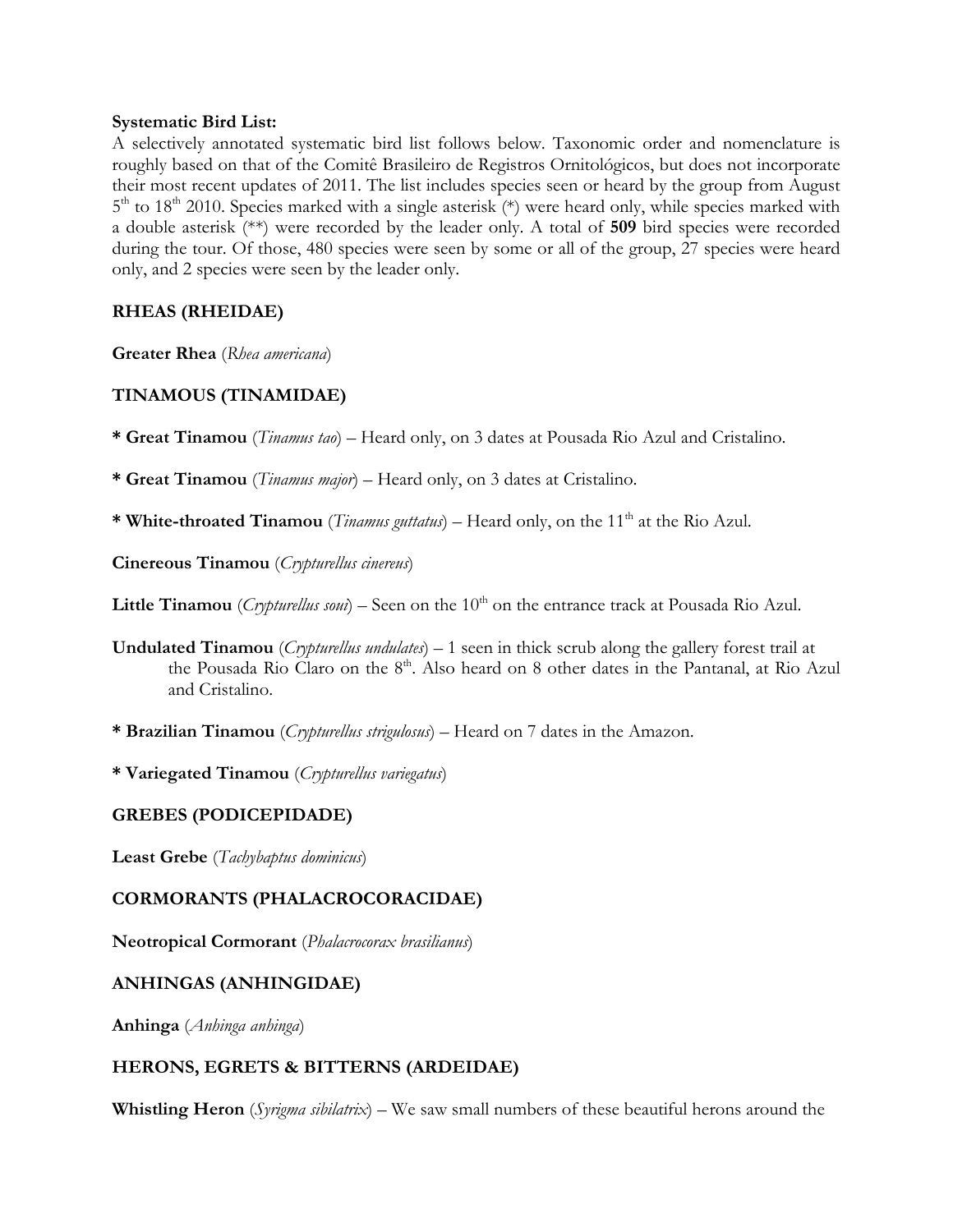Jaguar Reserve and also near the beginning of the *Transpantaneira*. The Brazilian name for this heron is *maria-faceira*, or 'Make-up Mary', fitting given the pastel colours adorning its bill and face.

**Capped Heron** (*Pilherodius pileatus*) – While I don't advocate changing the English name of the latter species to reflect its Brazilian name, the local name for this species is far more fitting – *garçareal*, or the Royal Egret.

**Cocoi Heron** (*Ardea cocoi*)

**Great Egret** (*Ardea alba*)

**Snowy Egret** (*Egretta thula*)

**Little Blue Heron** (*Egretta caerulea*)

**Cattle Egret** (*Bubulcus ibis*)

**Striated Heron** (*Butorides striata*)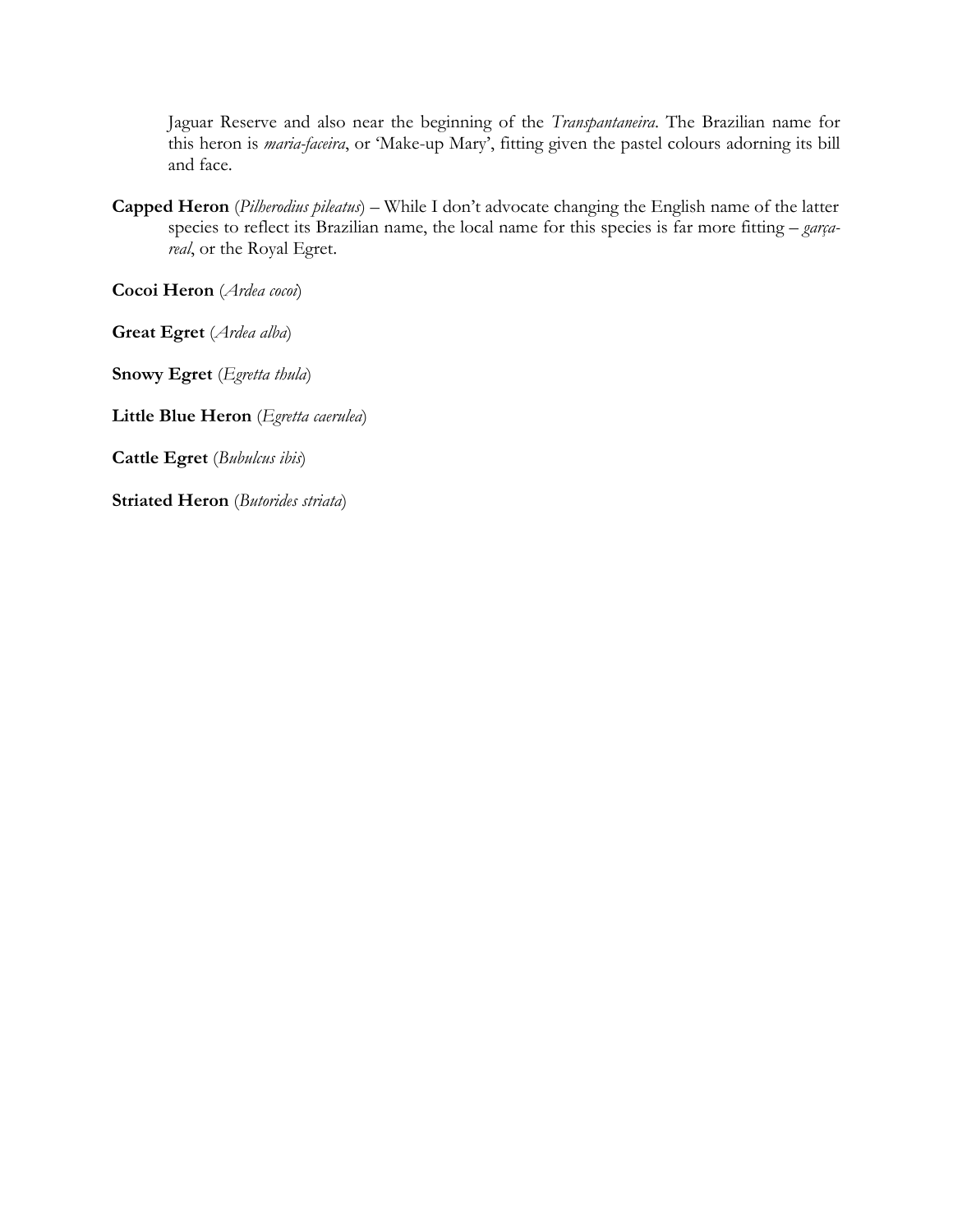

Agami Heron, Rio Cristalino (Photo: Cagan Sekercioglu)

**Agami Heron** (*Agamia agami*) – An immature bird seen twice in the same spot on consecutive days on the rio Cristalino downstream from the Castanheira trail was a big highlight, particularly since our Pantanal itinerary really didn't give us much chance for the species (it is seen regularly at the Pantanal Wildlife Centre, normally a stop on our Pantanal trips but one we skipped in favour of a serious attempt to see Jaguar).

**Black-crowned Night-Heron** (*Nycticorax nycticorax*)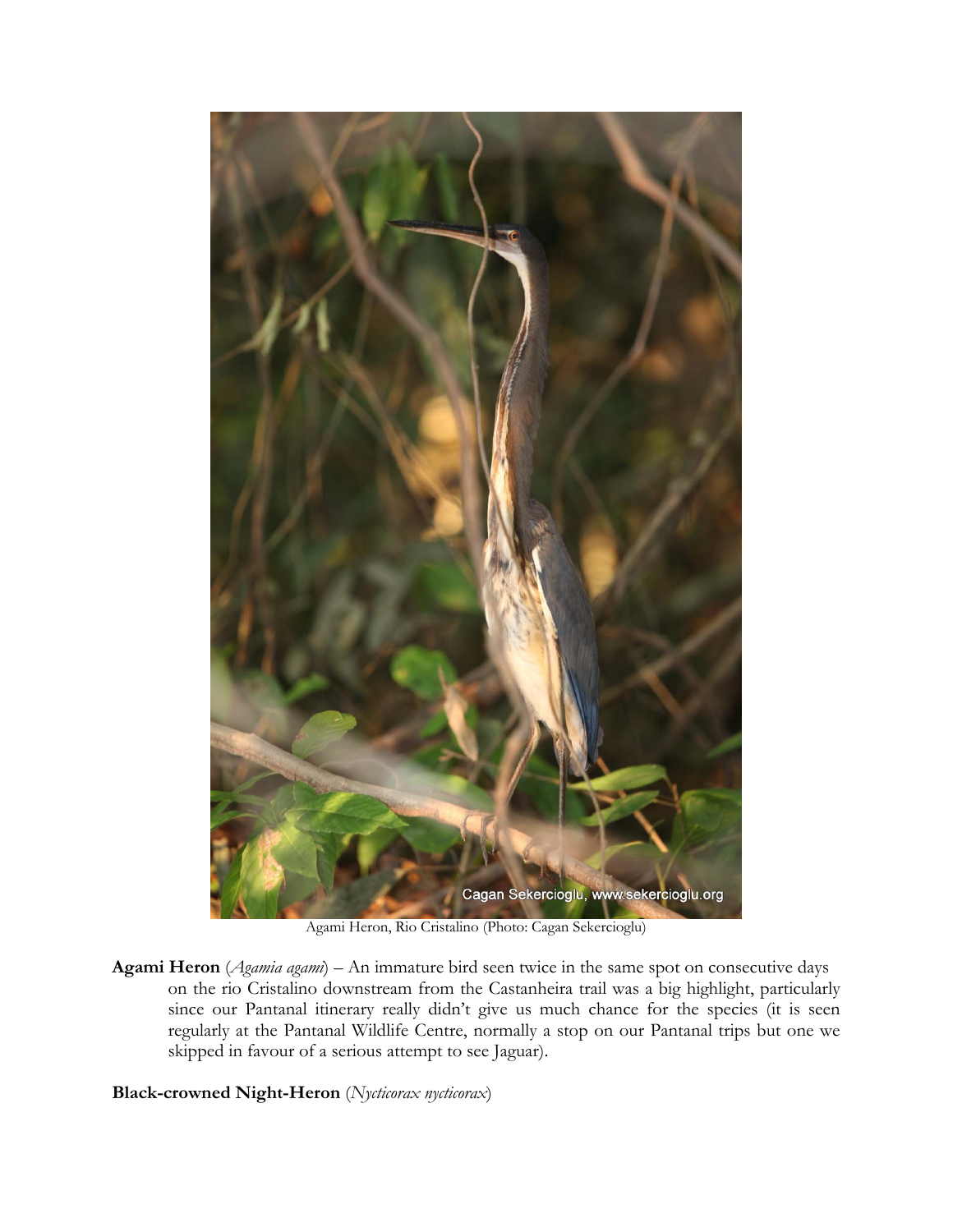**Boat-billed Heron** (*Cochlearius cochlearius*) – This nocturnal heron was seen during spotlighting trips in the Pantanal and at Cristalino; at the latter location we watched a fascinating scene as an adult bird tried its best to swallow a large *cascudo* fish which was far too big for its gullet – it finally admitted defeat, but not before Cagan managed some nice photos!

#### **Rufescent Tiger-Heron** (*Tigrisoma lineatum*)

## **STORKS (CICONIIDAE)**

#### **Wood Stork** (*Mycteria americana*)

- **Maguari Stork** (*Ciconia maguari*) Seen only on the 6<sup>th</sup> in the Campos do Jofre near the end of the *Transpantaneira*. This species can be scarce and seasonal in the northern Pantanal.
- **Jabiru** (*Jabiru mycteria*) The emblematic stork of the Pantanal was seen there on a daily basis in impressive numbers; we saw several nests along the *Transpantaneira*, and as always one must be impressed by any bird which can make its nest tree look small. A surprising sighting came on the  $13<sup>th</sup>$  when we photographed a nest with 4 chicks near the Teles Pires river between the Pousada Rio Azul and Cristalino Lodge: this represented the first confirmed nesting record for the species in the municipality of Alta Floresta. The birds were using an isolated Brazil nut tree of roughly 35m height; finally a nest tree that even a Jabiru family couldn't dwarf!

## **IBIS AND SPOONBILLS (THRESKIORNITHIDAE)**

**Plumbeous Ibis** (*Theristicus caerulescens*)

**Buff-necked Ibis** (*Theristicus caudatus*)

**Green Ibis** (*Mesembrinibis ayennensis*)

**Roseate Spoonbill** (*Platalea ajaja*)

## **SCREAMERS (ANHIMIDAE)**

**Southern Screamer** (*Chauna torquata*)

#### **DUCKS (ANATIDAE)**

**White-faced Whistling-Duck** (*Dendrocygna viduata*)

**Black-bellied Whistling-Duck** (*Dendrocygna autumnalis*)

**Muscovy Duck** (*Cairina moschata*)

**Brazilian Teal** (*Amazonetta brasiliensis*)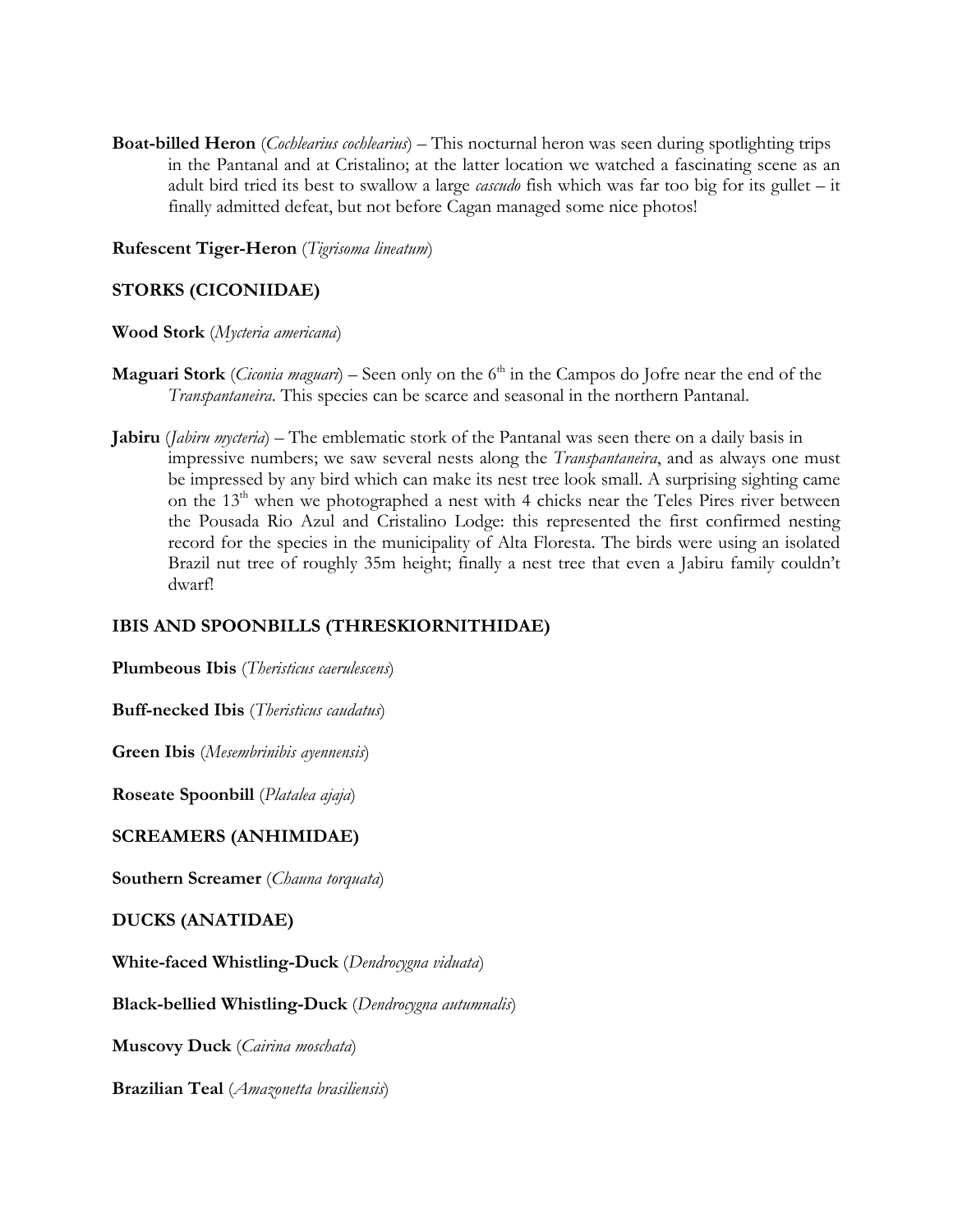## **NEW WORLD VULTURES (CATHARTIDAE)**

**Black Vulture** (*Coragyps atratus*)

**Turkey Vulture** (*Cathartes aura*)

**Lesser Yellow-headed Vulture** (*Cathartes burrovianus*)

**Greater Yellow-headed Vulture** (*Cathartes melambrotus*)

**King Vulture** (*Sarcoramphus papa*)

## **HAWKS, EAGLES & KITES (ACCIPITRIDAE)**

**Gray-headed Kite** (*Leptodon cayanensis*)

**Swallow-tailed Kite** (*Elanoides forficatus*)

**Pearl Kite** (*Gampsonyx swainsonii*)

**White-tailed Kite** (*Elanus leucurus*)

**Snail Kite** (*Rostrhamus sociabilis*)

**Double-toothed Kite** (*Harpagus bidentatus*)

**Plumbeous Kite** (*Ictinia plumbea*)

**Long-winged Harrier** (*Circus buffoni*) – 1 seen flying overhead at Porto Jofre as we returned in the afternoon from a successful Jaguar-spotting outing on the  $6<sup>th</sup>$  was a surprise. This species isn't often encountered in the northern Pantanal, and indeed most sightings tend to be around Porto Jofre and along the rio Piquiri.

**Tiny Hawk** (*Accipiter superciliosus*)

- **Crane Hawk** (*Geranospiza caerulescens*)
- **White-browed Hawk** (*Leucopternis kuhli*) This regional specialty was seen from the canopy tower at Cristalino on the  $14<sup>th</sup>$ .
- **\*\* White Hawk** (*Leucopternis albicollis*) Leader-only, seen twice by myself on drives to and from the Pousada Rio Azul in situations where the bird couldn't be seen from the back of the truck and conditions didn't allow us to stop for a look.

**Great Black-Hawk** (*Buteogallus urubutinga*)

**Savanna Hawk** (*Buteogallus meridionalis*)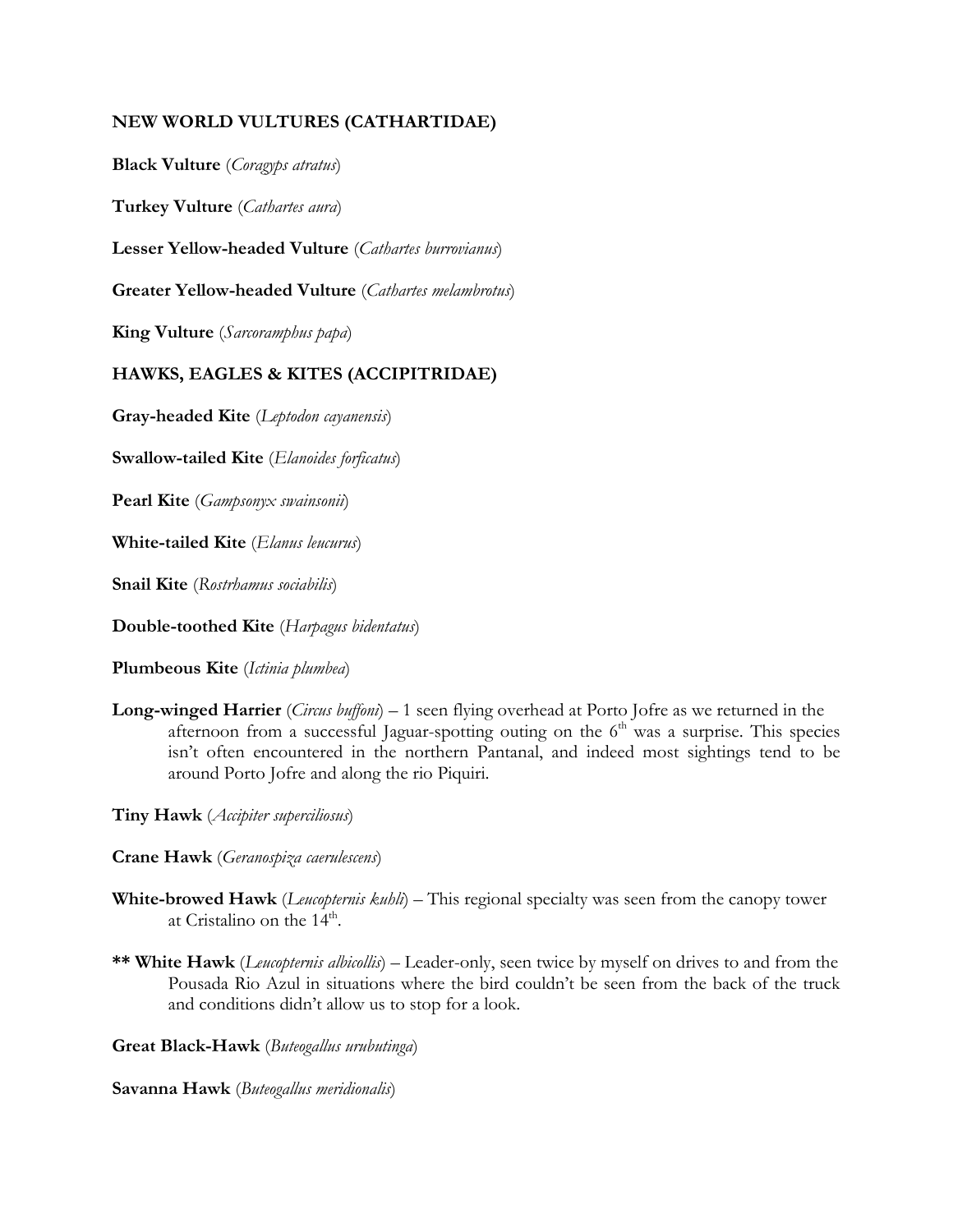**Black-collared Hawk** (*Busarellus nigricollis*)

**Roadside Hawk** (*Buteo magnirostris*)

**Gray Hawk** (*Buteo nitidus*)

**White-tailed Hawk** (*Buteo albicaudatus*)

# **FALCONS AND CARACARAS (FALCONIDAE)**

**Black Caracara** (*Daptrius ater*)

**Red-throated Caracara** (*Ibycter americana*)

**Southern Caracara** (*Caracara plancus*)

**Yellow-headed Caracara** (*Milvago chimachima*)

**Laughing Falcon** (*Herpetotheres cachinnanans*)

**\* Barred Forest-Falcon** (*Micrastur ruficollis*)

**Cryptic Forest-Falcon** (*Micrastur mintoni*) – We had repeated excellent flight views of an adult bird which responded several times to playback, flying close over our heads and usually perching hidden, though some of us had it sitting a couple of times. This was possibly the male of a duetting pair which we had on the Old Boat Track at the Pousada Rio Azul. We also heard pairs on a couple of dates at Cristalino. This species was only described to science in 2002, and is endemic to the southern Amazon basin east of the Madeira river.

**American Kestrel** (*Falco sparverius*)

**Aplomado Falcon** (*Falco femoralis*)

**Bat Falcon** (*Falco rufigularis*)

## **GUANS AND ALLIES (CRACIDAE)**

**Chaco Chachalaca** (*Ortalis canicollis*)

**Speckled Chachalaca** (*Ortalis guttata*)

**Chestnut-bellied Guan** (*Penelope ochrogaster*) – Seen on 3 of 4 dates in the Pantanal, this handsome cracid is rated as Vulnerable on the 2010 IUCN Red List of Threatened Species. It was particularly common along the Rio Claro where we saw many individuals eating flowers in the canopy of galler forest on the afternoon of the  $7<sup>th</sup>$ . The northern Pantanal is the easiest place in the world to see this range restricted species; we have also seen it on Birding Mato Grosso scouting trips to the Araguaia valley.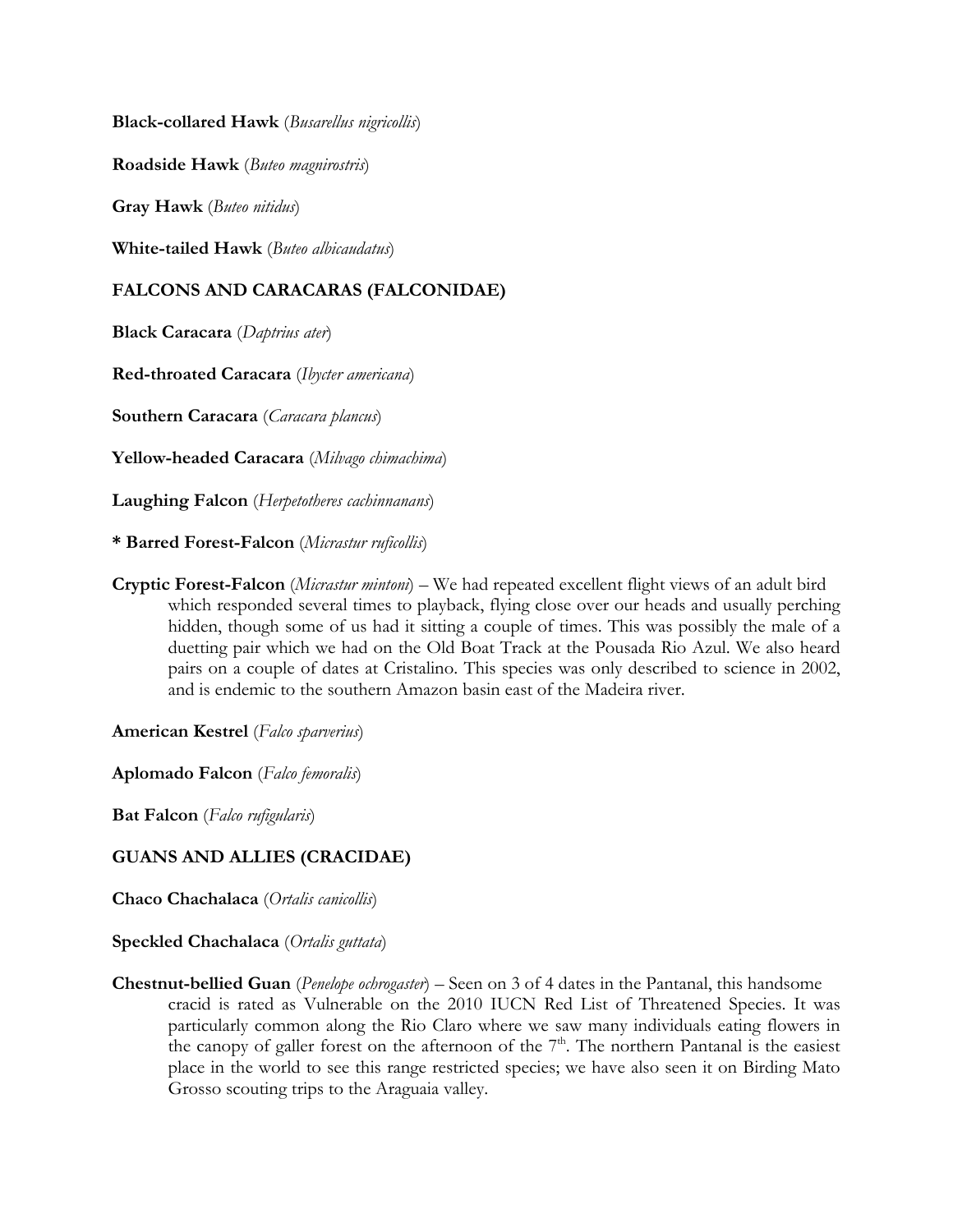**Spix's Guan** (*Penelope jacquacu*)

## **Red-throated Piping-Guan** (*Pipile cujubi*)

#### **Razor-billed Curassow** (*Mitu tuberosum*)

**Bare-faced Curassow** (*Crax fasciolata*) – Seen daily in good numbers in the Pantanal. We also observed the resident pair around the lodge at Cristalino on a couple of dates.

# **NEW WORLD QUAIL (ODONTOPHORIDAE)**

**Marbled Wood-Quail** (*Odontophorus gujanensis*) – A confiding pair seen at close range as they walked slowly away from us near the river's edge on the Jatobá trail at the Pousada Rio Azul on the  $13<sup>th</sup>$ . The extremely dry conditions and well-maintained trails at the lodge made this possible, as we managed to detect the birds rustling in the leaf litter before they noticed us.

## **LIMPKIN (ARAMIDAE)**

**Limpkin** (*Aramus guarauna*)

## **RAILS AND ALLIES (RALLIDAE)**

The extremely dry conditions resulting from one of the worst droughts the region has seen in recent history nixed our chances for three rail species we encounter with some frequency in the Alta Floresta region, particularly around the Rio Azul – the pastures favoured by Gray-breasted, Ashcoloured, and Russet-crowned Crakes were dried out and the grasses dead and caked with dust. We heard not a peep from any of said species, in spite of a good amount of effort.

## **Gray-necked Wood-Rail** (*Aramides cajanea*)

**Purple Gallinule** (*Porphyrio martinica*)

## **FINFOOTS (HELIORNITHIDAE)**

**Sungrebe** (*Heliornis fulica*)

## **SUNBITTERN (EURYPYGIDAE)**

**Sunbittern** (*Eurypyga helias*)

## **SERIEMAS (CARIAMIDAE)**

**Red-legged Seriema** (*Cariama cristata*) – After spending the bulk of our four days in the wetter southern portion of the northern Pantanal, we did well to score this dry country species near Poconé as we drove back to Cuiabá on the  $8<sup>th</sup>$ .

# **JACANAS (JACANIDAE)**

**Wattled Jacana** (*Jacana jacana*)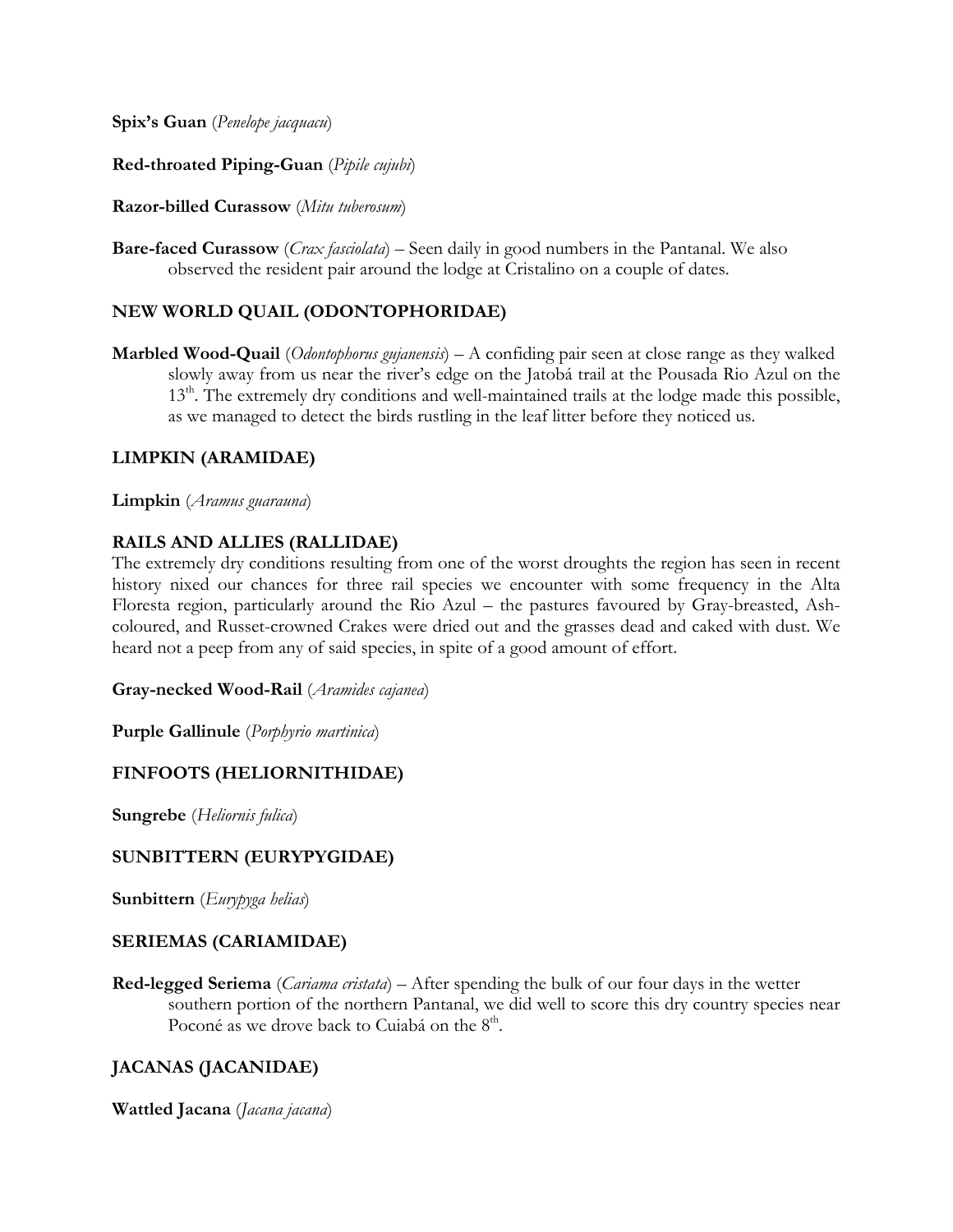# **AVOCETS & STILTS (RECURVIROSTRIDAE)**

**White-backed Stilt** (*Himantopus melanurus*)

# **PLOVERS & LAPWINGS (CHARADRIIDAE)**

**Pied Lapwing** (*Vanellus cayanus*)

**Southern Lapwing** (*Vanellus chilensis*)

## **SANDPIPERS (SCOLOPACIDAE)**

**Solitary Sandpiper** (*Tringa solitaria*)

#### **TERNS (STERNIDAE)**

**Yellow-billed Tern** (*Sternula superciliaris*)

**Large-billed Tern** (*Phaetusa simplex*)

#### **SKIMMERS (RYNCHOPIDAE)**

**Black Skimmer** (*Rynchops niger*)

#### **PIGEONS & DOVES (COLUMBIDAE)**

**Scaled Pigeon** (*Patagioenas speciosa*) – A scarce species in the Alta Floresta region, where we had a couple of birds during our final afternoon at the Pousada Rio Azul.

**Picazuro Pigeon** (*Patagioenas picazuro*)

**Pale-vented Pigeon** (*Patagioenas cayannensis*)

**Plumbeous Pigeon** (*Patagioenas plumbea*)

**Ruddy Pigeon** (*Patagioenas subvinacea*)

**Ruddy Ground-Dove** (*Columbina talpacoti*)

**Picui Ground-Dove** (*Columbina picui*)

**Scaled Dove** (*Columbina squammata*)

**Blue Ground-Dove** (*Claravis pretiosa*) – We saw several pairs of these striking doves at the *saleiro* near the Cacau trail at Cristalino on the 16<sup>th</sup> as we waited around mid-day in hopes that peccaries would visit to wallow.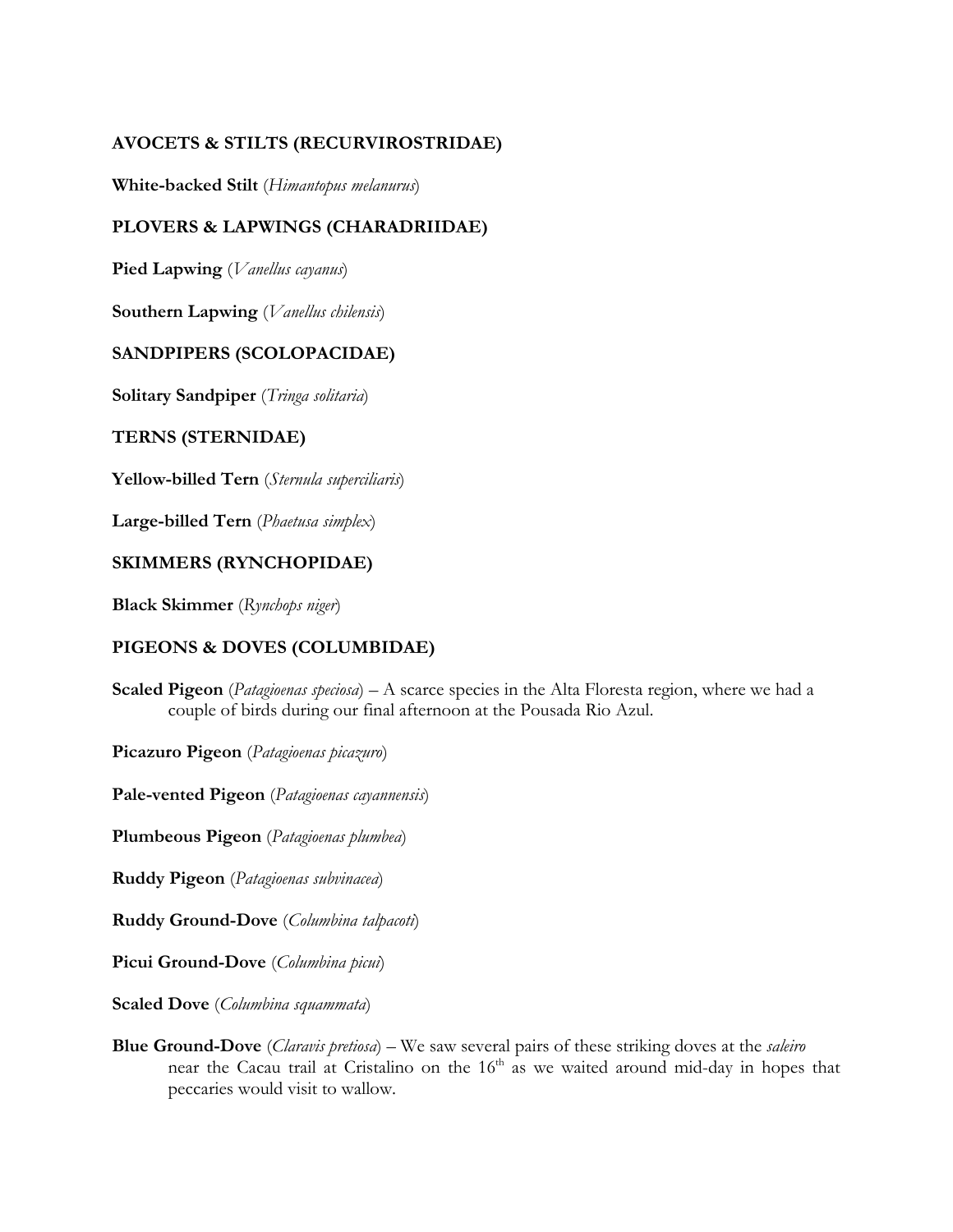**Long-tailed Ground-Dove** (*Uropelia campestris*) – Usually easy, this handsome little dove which favours *cerrado* and dry savannas played hard to get, finally found by Luc around the Pousada Rio Claro on our final morning in the Pantanal.

**White-tipped Dove** (*Leptotila verreauxi*)

**\* Gray-fronted Dove** (*Leptotila rufaxilla*)

**Ruddy Quail-Dove** (*Geotrygon montana*)

#### **PARROTS (PSITTACIDAE)**

- **Hyacinth Macaw** (*Anodorhynchus hyacinthinus*) The biggest avian ticket in the Pantanal. These smart birds did not disappoint, with daily sightings in the *acurí* palms in the lodge grounds at Jaguar Reserve. These flocks have become rather habituated to human activity, and as such made for excellent photographic subjects. Ecotourism and a reduction in the number of individuals captured for the international pet trade have helped this species recover to a degree in the Pantanal. Nevertheless it is still rated as Endangered on the IUCN Red List.
- **Blue-and-yellow Macaw** (*Ara ararauna*) Seen on a daily basis at Alta Floresta, the Rio Azul, and Cristalino. The three large *Ara* macaws are abundant in this region – perhaps moreso around the Pousada Rio Azul than anywhere else visited on this tour.

**Scarlet Macaw** (*Ara macao*)

**Red-and-green Macaw** (*Ara chloropterus*)

**Chestnut-fronted Macaw** (*Ara severus*)

**Red-bellied Macaw** (*Orthopsittaca manilata*)

**Golden-collared Macaw** (*Primolius auricollis*) – After views that could best be described as 'distant' and 'fleeting' on the  $6<sup>th</sup>$ , we saw several pairs on each the  $7<sup>th</sup>$  and  $8<sup>th</sup>$  on the Rio Claro, always a good spot for this species.

**Blue-crowned Parakeet** (*Aratinga acuticaudata*)

**White-eyed Parakeet** (*Aratinga leucophthalma*)

**Peach-fronted Parakeet** (*Aratinga aurea*)

- **Nanday Parakeet** (*Nandayus nenday*) Great views of a flock of 15-20 bids that attended flowering trees on a ranch beside the Pousada Rio Claro in the morning on the  $8<sup>th</sup>$ , before they flew over to the lodge and worked the big mango trees by the front desk for a while.
- **Crimson-bellied Parakeet** (*Pyrrhura perlata*) This specialty of the south and east Amazon basin did not disappoint at Cristalino Lodge, where a small flock showed up on queue at the forest salt lick late morning on the  $14<sup>th</sup>$ .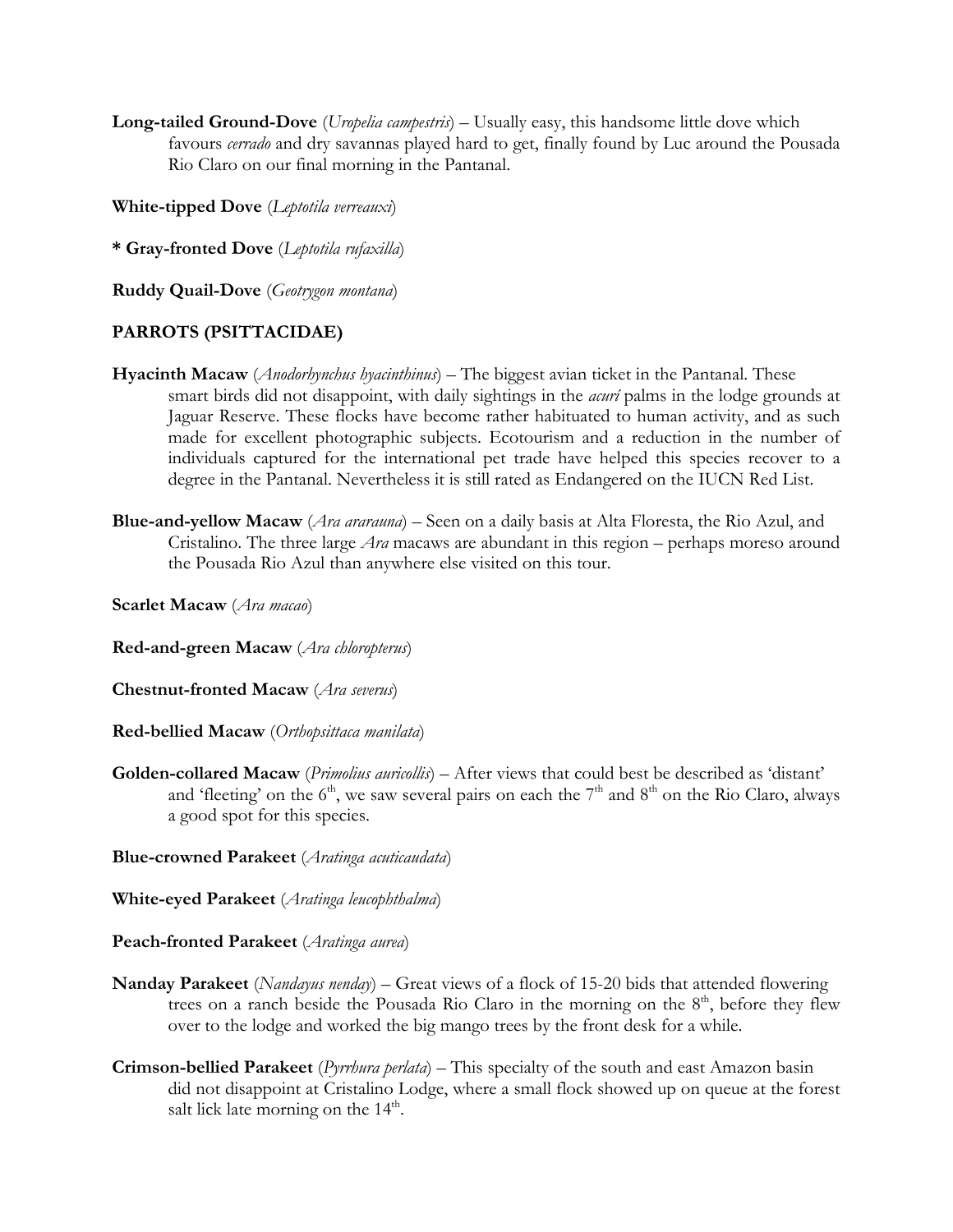**Santarém (Madeira) Parakeet** (*Pyrrhura snethlageae*) – This recently split member of the old Painted Parakeet (*P. picta*) complex is common in the Alta Floresta region, particularly along fastflowing rocky rivers such as the rio Azul and the Cristalino, where they often descend to the rocks to ingest minerals during the heat of the day. Seen on a near daily basis in the Amazon.

**Monk Parakeet** (*Myiopsitta monachus*)

**Dusky-billed Parrotlet** (*Forpus sclateri*)

**Yellow-chevroned Parakeet** (*Brotogeris chiriri*)

**Golden-winged Parakeet** (*Brotogeris chrysoptera*)

**Scarlet-shouldered Parrotlet** (*Touit huetii*) – Seen on 2 dates and heard on several others at both Cristalino and the Rio Azul. As always, the birds were little more than specks high in the sky as they flew over in the stratosphere.

**White-bellied Parrot** (*Pionites leucogaster*)

#### **Orange-cheeked Parrot** (*Gypopsitta barrabandi*)

**Bald Parrot** (*Gypopsitta aurantiocephala*) – The star attraction at Pousada Rio Azul, this awkwardlooking parrot was only described to science in 2002. It is endemic to south-east Amazonian Brazil, and the Rio Azul is without a doubt the best place to look for this species. We encountered them by sight or sound on 3 of the 4 dates we were at the Rio Azul. The birds aren't amongst the most co-operative species out there, but we had exceptional good fortune when a group of 8 birds landed in the subcanopy near us on the Jatobá trail on the  $13<sup>th</sup>$  – Cagan's photos may count amongst the best ever taken on this species in the wild.

**Blue-headed Parrot** (*Pionus menstruus*)

**Scaly-headed Parrot** (*Pionus maximiliani*)

**Blue-fronted Parrot** (*Amazona aestiva*)

**Yellow-crowned Parrot** (*Amazona ochrocephala*)

**Kawall's Parrot** (*Amazona kawalli*) – Another enigmatic parrot, this species was described to science in 1989 in spite of the fact that it had been known in the cagebird trade for some time before that. Once outed, it has proved to be reasonably common across much of the Brazilian Amazon, at times occurring sympatrically with the widespread Mealy Parrot, *A. farinosa*, with which it had been previously confused. Normally quite common on our tours to Cristalino and the Rio Azul, we had it on only 2 dates at the former lodge.

## **Orange-winged Parrot** (*Amazona amazonica*)

**Mealy Parrot** (*Amazona farinosa*)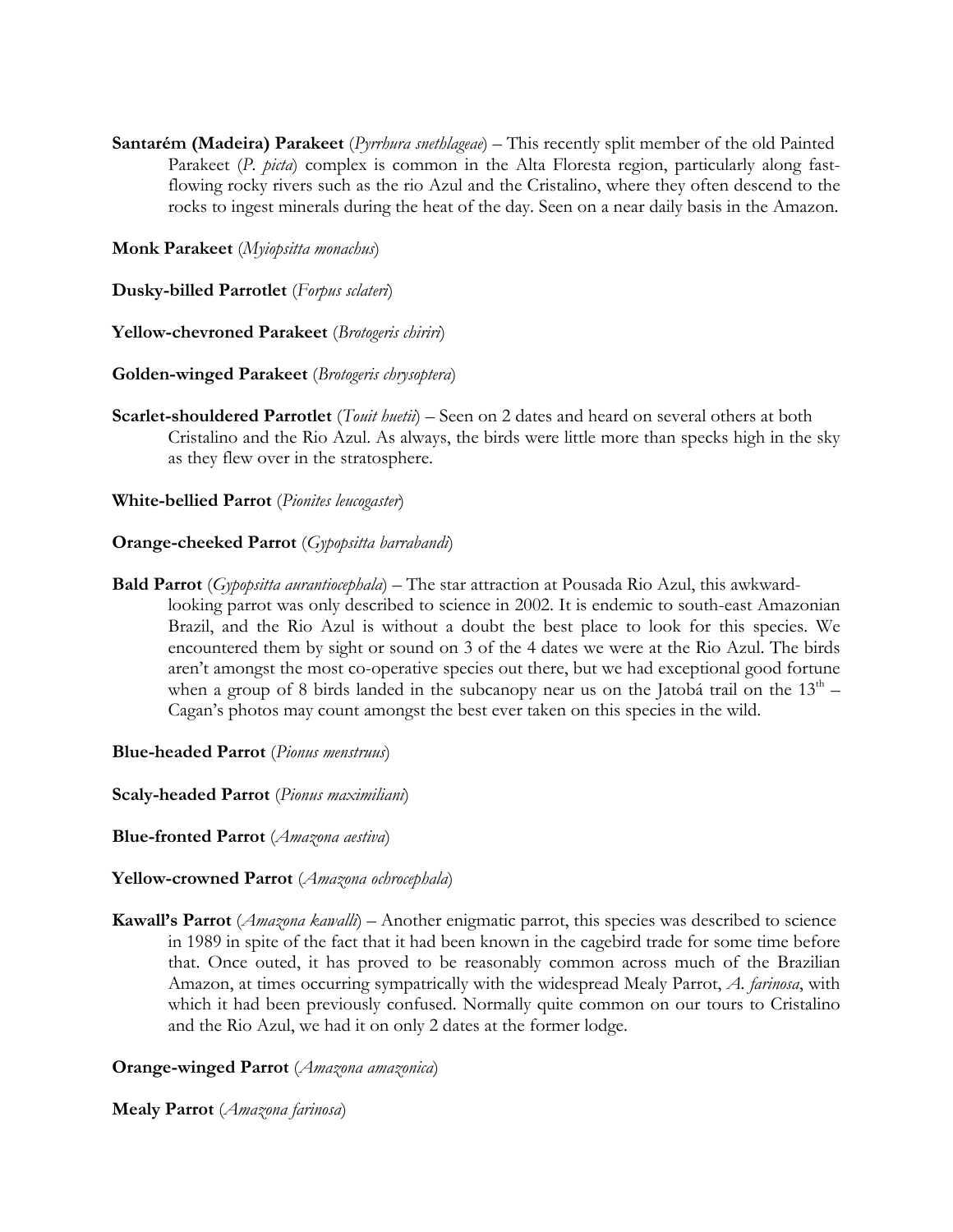**Red-fan Parrot** (*Deroptyus accipitrinus*)

## **CUCKOOS (CUCULIDAE)**

**Squirrel Cuckoo** (*Piaya cayana*)

**Little Cuckoo** (*Coccycua minuta*)

**Smooth-billed Ani** (*Crotophaga ani*)

**Guira Cuckoo** (*Guira guira*)

**\* Striped Cuckoo** (*Tapera naevia*)

## **BARN-OWLS (TYTONIDAE)**

**Barn Owl** (*Tyto alba*) – A family group was seen on consecutive evenings in a lone Brazil nut tree (*Bertholettia excelsa*) near the Fazenda Rio Azul gate. I was sad to note on a subsequent visit that this tree blew over during a thunderstorm and the owls had to move elsewhere.

#### **OWLS (STRIGIDAE)**

- **\* Tropical Screech-Owl** (*Megascops choliba*)
- **Austral Screech-Owl** (*Megascops usta*) Hard to beat the singing bird which took a little while to arrive, but eventually responded in marvellous fashion, perching out in the open beside the cabins in the lodge clearing at Pousada Rio Azul on the  $8<sup>th</sup>$ .

**Great Horned Owl** (*Bubo virginianus*)

**\* Crested Owl** (*Lophostrix cristata*)

**\* Amazonian Pygmy-Owl** (*Glaucidium hardyi*)

**Ferruginous Pygmy-Owl** (*Glaucidium brasilianum*)

**Burrowing Owl** (*Athene cunicularia*)

#### **POTOOS (NYCTIBIIDAE)**

**Great Potoo** (*Nyctibius grandis*)

**\* Long-tailed Potoo** (*Nyctibius aethereus*)

## **NIGHTJARS (CAPRIMULGIDAE)**

**Short-tailed Nighthawk** (*Lurocalis semitorquatus*)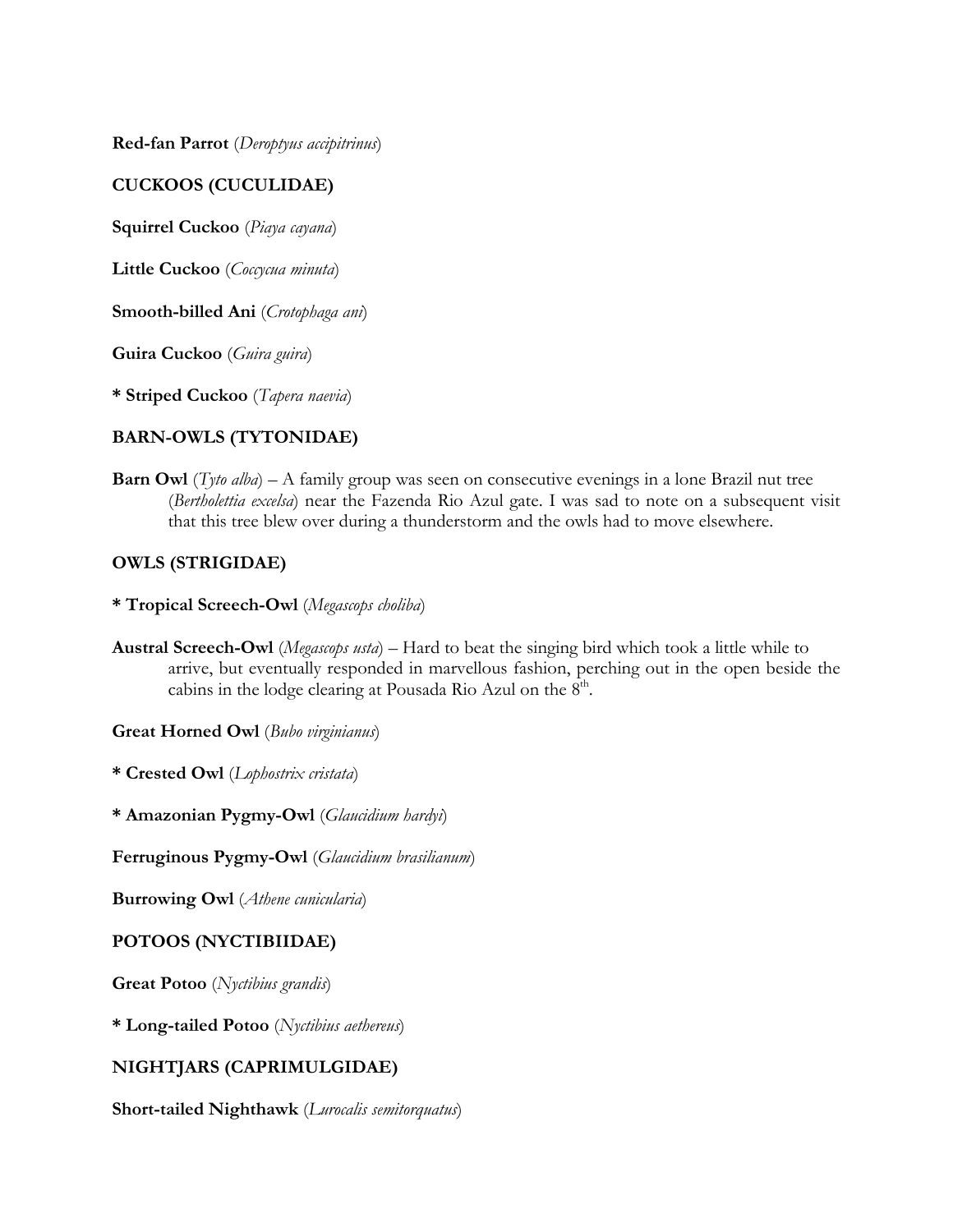**Nacunda Nighthawk** (*Podager nacunda*)

**Band-tailed Nighthawk** (*Nyctiprogne leucopyga*)

**Pauraque** (*Nyctidromus albicollis*)

**Ocellated Poorwill** (*Nyctiphrynus ocellatus*) – We were fortunate to flush and subsequently re-locate an individual which had been roosting alongside the Haffer trail at Cristalino on the  $17<sup>th</sup>$ .

**\* Little Nightjar** (*Caprimulgus parvulus*)

**Blackish Nightjar** (*Caprimulgus nigrescens*)

**Ladder-tailed Nightjar** (*Hydropsalis climacocerca*)

**Scissor-tailed Nightjar** (*Hydropsalis torquata*) – A remarkable male

## **SWIFTS (APODIDAE)**

**Gray-rumped Swift** (*Chaetura cinereiventris*)

**Pale-rumped Swift** (*Chaetura egregia*)

**Amazonian Swift** (*Chaetura viridipennis*)

**Short-tailed Swift** (*Chaetura brachyuran*)

**Fork-tailed Palm-Swift** (*Tachornis squamata*)

## **HUMMINGBIRDS (TROCHILIDAE)**

**White-necked Jacobin** (*Florisuga mellivora*)

#### **Rufous-breasted Hermit** (*Glaucis hirsutus*)

**Tapajós Hermit** (*Phaethornis aethopyga*) – Another key bird at the Pousada Rio Azul. This recently validated species (2010) is normally quite common at the lodge, but it turned out we were fortunate to get it under the belt on the  $10<sup>th</sup>$  as we wouldn't see it again at that location. We did however see one at close range in the Secret Garden at Cristalino on the final morning of the trip.

**Reddish Hermit** (*Phaethornis ruber*)

**Buff-bellied Hermit** (*Phaethornis subochraceus*)

**Planalto Hermit** (*Phaethornis pretrei*)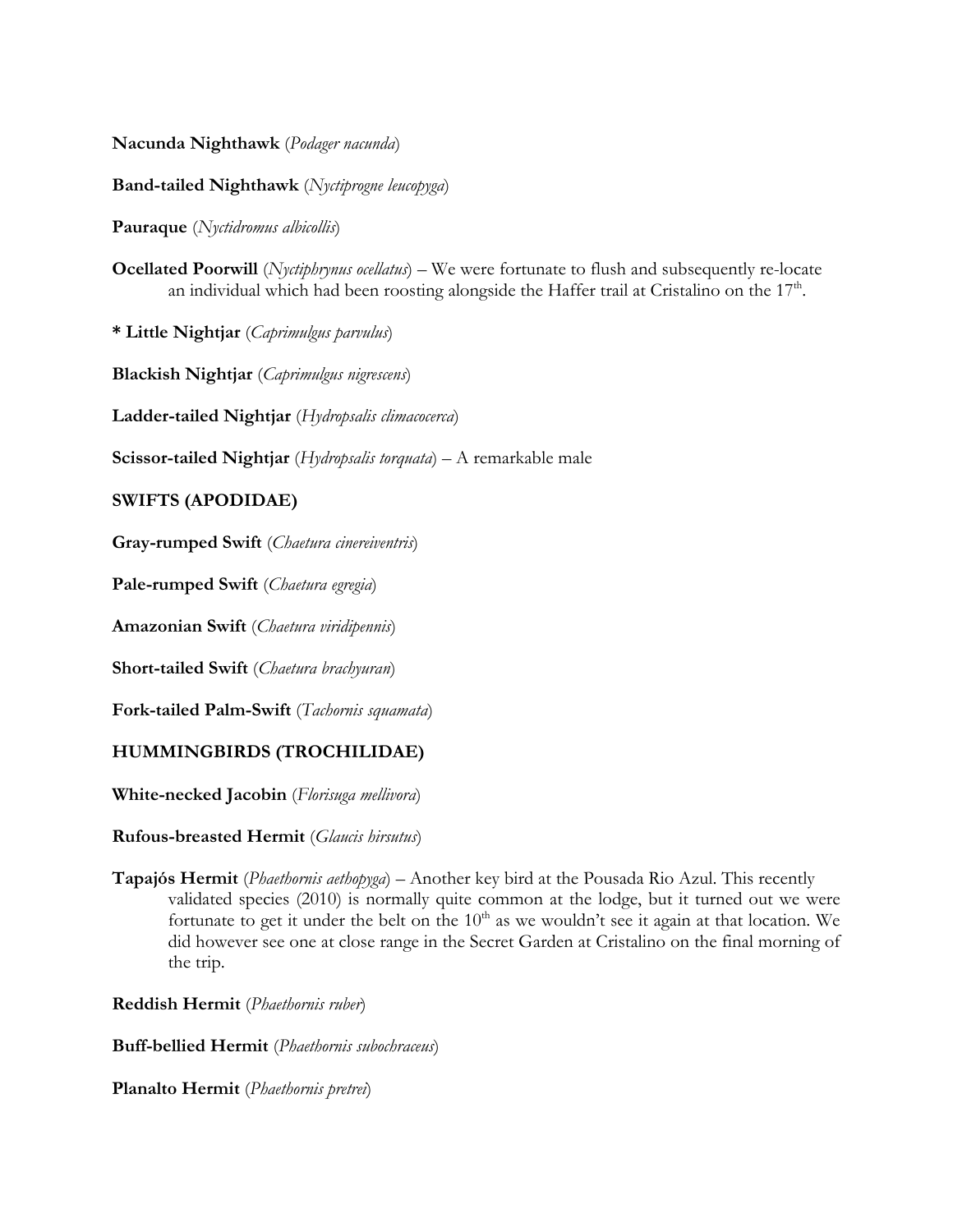#### **Long-tailed Hermit** (*Phaethornis superciliosus*)

- **Black-eared Fairy** (*Heliothryx auritus*) One visited tiny pools of water along a dried out stream bed in the afternoon on the  $17<sup>th</sup>$ , our only record of this fairly common canopy hummer.
- **White-tailed Goldenthroat** (*Polytmus guainumbi*) Luc caught up with this guy in the scrubby fields around the Pousada Rio Claro on our final morning in the Pantanal.
- **Green-tailed Goldenthroat** (*Polytmus theresiae*) Abundant as usual in the *campina* habitat at Pousada Rio Azul, where the species is also now common in the lodge clearing thanks to their practice of transplanting native flowers to create the lodge gardens.

**Black-throated Mango** (*Anthracothorax nigricollis*)

**Long-billed Starthroat** (*Heliomaster longirostris*)

**Amethyst Woodstar** (*Calliphlox amethystine*)

**Gray-breasted Sabrewing** (*Eupetomena macroura*)

**Fork-tailed Woodnymph** (*Thalurania furcata*)

**Versicolored Emerald** (*Agyrtria versicolor*)

**Glittering-throated Emerald** (*Polyerata fimbriata*)

**Rufous-throated Sapphire** (*Hylocharis sapphirina*)

**White-chinned Sapphire** (*Hylocharis cyanus*)

## **TROGONS (TROGONIDAE)**

**Green-backed Trogon** (*Trogon viridis*)

**Amazonian Trogon** (*Trogon violaceus*) - Following the split of cis- and trans-Andean populations of Violaceous Trogon, the SACC passed another proposal splitting the races *ramonianus* and *crissalis* from the nominate race of the Guianan Shield. The birds of the south bank of the Amazon are *ramonianus* and now have the new English name Amazonian Trogon.

**Collared Trogon** (*Trogon collaris*)

**\* Black-throated Trogon** (*Trogon rufus*)

**Blue-crowned Trogon** (*Trogon curucui*)

**Black-tailed Trogon** (*Trogon melanurus*)

## **KINGFISHERS (ALCEDINIDAE)**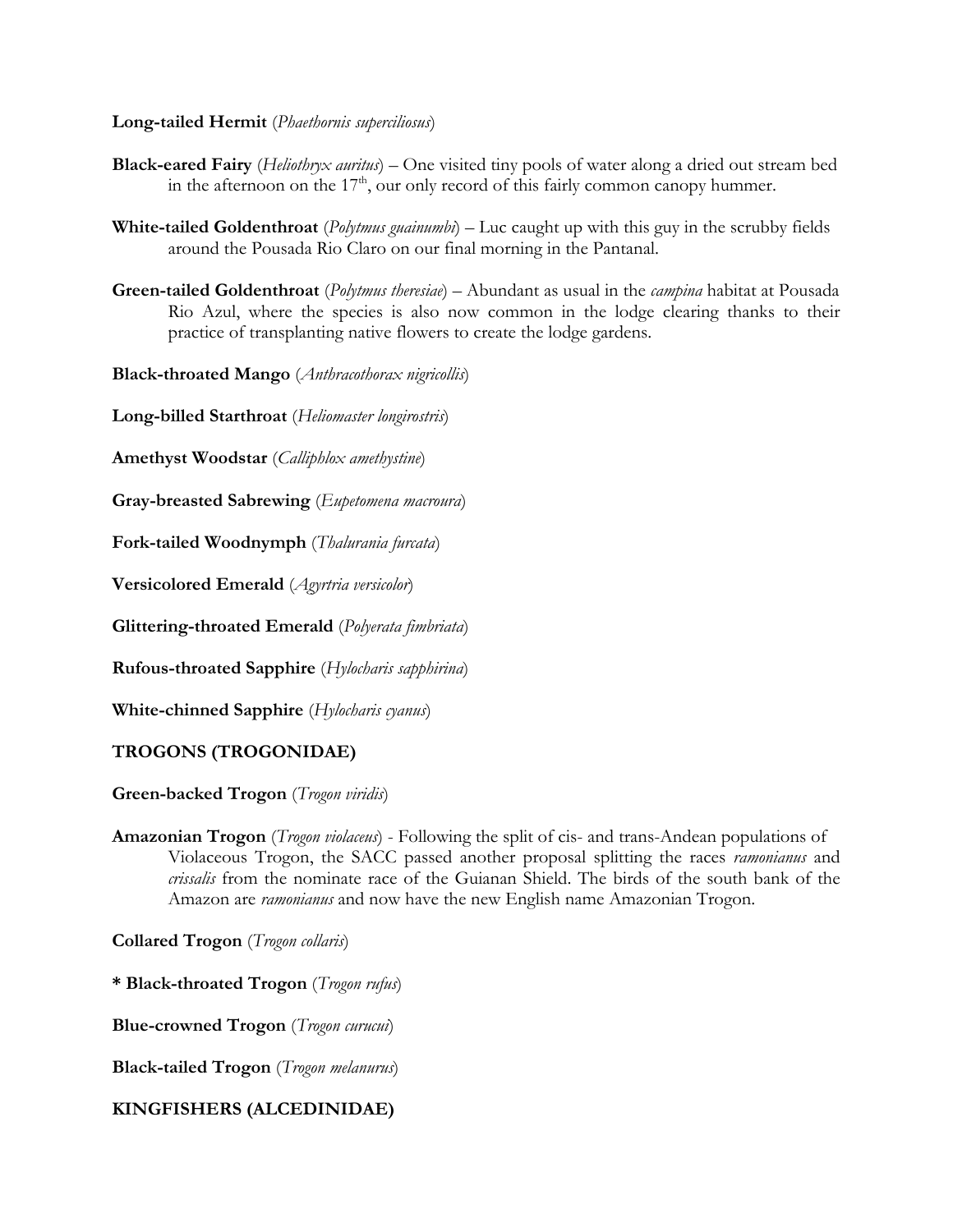**Ringed Kingfisher** (*Megaceryla torquata*) **Amazon Kingfisher** (*Chloroceryle amazona*) **Green Kingfisher** (*Chloroceryle americana*) **Green-and-rufous Kingfisher** (*Chloroceryle inda*)



American Pygmy Kingfisher, Pantanal (Photo: Cagan Sekecioglu)

**American Pygmy Kingfisher** (*Chloroceryle aenea*)

# **MOTMOTS (MOMOTIDAE)**

- **Amazonian Motmot** (*Momotus momota*) Note the name change. The South American Checklist Committee has passed a proposal to split what was formerly known as Blue-crowned Motmot into five separate species. The birds we saw and heard in the Amazon are now known as Amazonian Motmot, but retain their scientific binomial.
- **\* Rufous Motmot** (*Baryphthengus martii*)

# **JACAMARS (GALBULIDAE)**

**Blue-cheeked Jacamar** (*Galbula cyanicollis*) – This handsome specialty of the southern Amazon was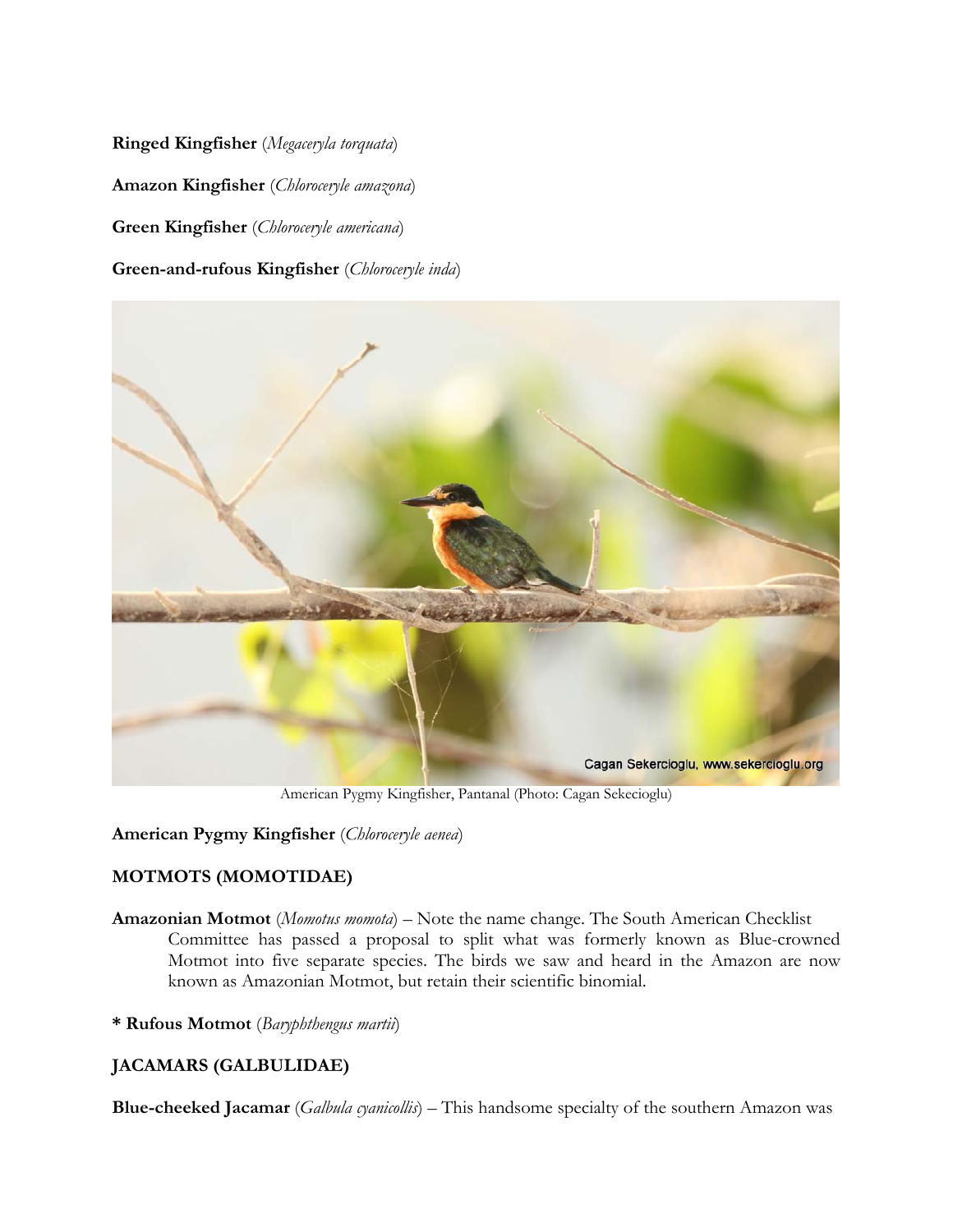seen or heard on 3 dates, including a wonderful resident pair near the lodge at Pousada Rio Azul.

## **Rufous-tailed Jacamar** (*Galbula ruficauda*)

**Bronzy Jacamar** (*Galbula leucogastra*)

**Paradise Jacamar** (*Galbula dea*)

**Great Jacamar** (*Jacamerops aureus*)

## **PUFFBIRDS (BUCCONIDAE)**

**White-necked Puffbird** (*Notharchus hyperrhynchus*)

**\* Brown-banded Puffbird** (*Notharchus ordii*)

**Striolated Puffbird** (*Nystalus striolatus*)

- **Rufous-necked Puffbird** (*Malacoptila rufa*) Slim pickings for puffbirds on this trip as we missed a couple of species we normally see. Nevertheless, a pretty terrific individual of this lowdensity species was a highlight of our walk on the Haffer trail at Cristalino on the  $17<sup>th</sup>$ .
- **Rufous-capped Nunlet** (*Nonnula ruficapilla*) We managed to call a singing bird to the edge of the forest at Cristalino's Secret Garden on the morning of the  $17<sup>th</sup>$  – an excellent find!

**Black-fronted Nunbird** (*Monasa nigrifrons*)

**White-fronted Nunbird** (*Monasa morphoeus*)

**Swallow-wing** (*Chelidoptera tenebrosa*)

## **BARBETS (CAPITONIDAE)**

**Black-girdled Barbet** (*Capito dayi*) – A near-endemic specialty of the southern Amazon. We had this slick barbet on 6 dates at Cristalino and the Rio Azul.

## **TOUCANS (RAMPHASTIDAE)**

**Gould's Toucanet** (*Selenidera gouldii*)

**Lettered Araçari** (*Pteroglossus inscriptus*)

**Red-necked Araçari** (*Pteroglossus bitorquatus*)

**Chestnut-eared Araçari** (*Pteroglossus castanotis*) – Cracking close views of these handsome and mischievous birds at the feeders at Pousada Jaguar.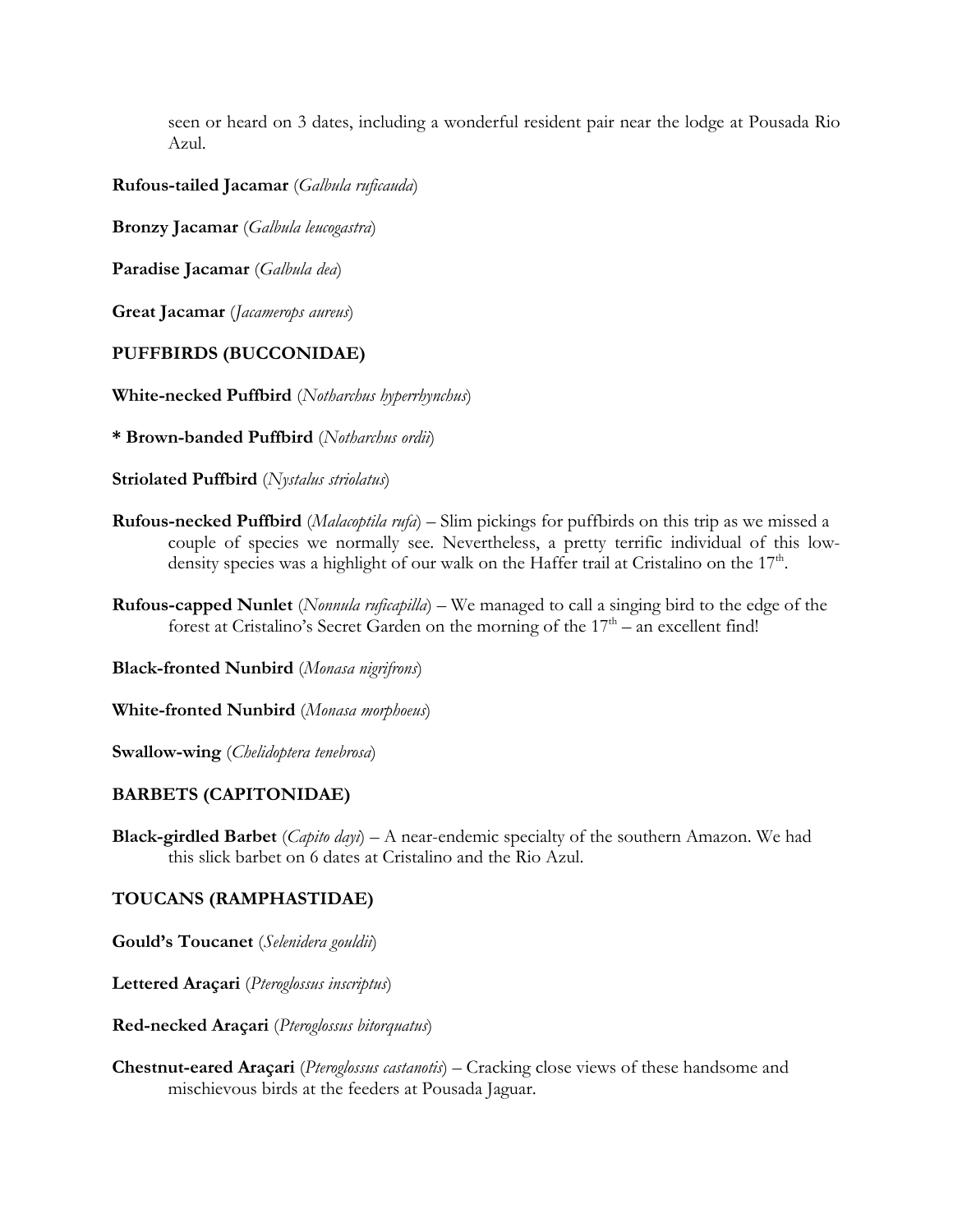**Curl-crested Araçari** (*Pteroglossus beauharnaesii*)

**Channel-billed Toucan** (*Ramphastos vitellinus*)

**White-throated Toucan** (*Ramphastos tucanus*)

**Toco Toucan** (*Ramphastos toco*)

## **WOODPECKERS (PICIDAE)**

**Bar-breasted Piculet** (*Picumnus aurifrons*)

**White-wedged Piculet** (*Picumnus albosquamatus*)

**White Woodpecker** (*Melanerpes candidus*)

**Yellow-tufted Woodpecker** (*Melanerpes cruentatus*)

**Little Woodpecker** (*Veniliornis passerinus*)

**Red-stained Woodpecker** (*Veniliornis affinis*)

**Yellow-throated Woodpecker** (*Piculus flavigula*)

**Golden-green Woodpecker** (*Piculus chrysochloros*) – We had an extremely responsive bird approach from quite a distance on the afternoon of the  $7<sup>th</sup>$  while we were on a boat ride on the Rio Claro.

**Campo Flicker** (*Colaptes campestris*)

**Scaly-breasted Woodpecker** (*Celeus grammicus*)

**Chestnut Woodpecker** (*Celeus elegans*)

**Pale-crested Woodpecker** (*Celeus lugubris*) – This specialty of the Pantanal was a good score at one of our final stops, the road to the rio Clarinho, on the afternoon of the  $8<sup>th</sup>$  as we returned to Cuiabá.

**Cream-colored Woodpecker** (*Celeus flavus*)

**Ringed Woodpecker** (*Celeus torquatus*)

**Lineated Woodpecker** (*Dryocopus lineatus*)

**Red-necked Woodpecker** (*Campephilus rubricollis*)

**Crimson-crested Woodpecker** (*Campephilus melanoleucos*)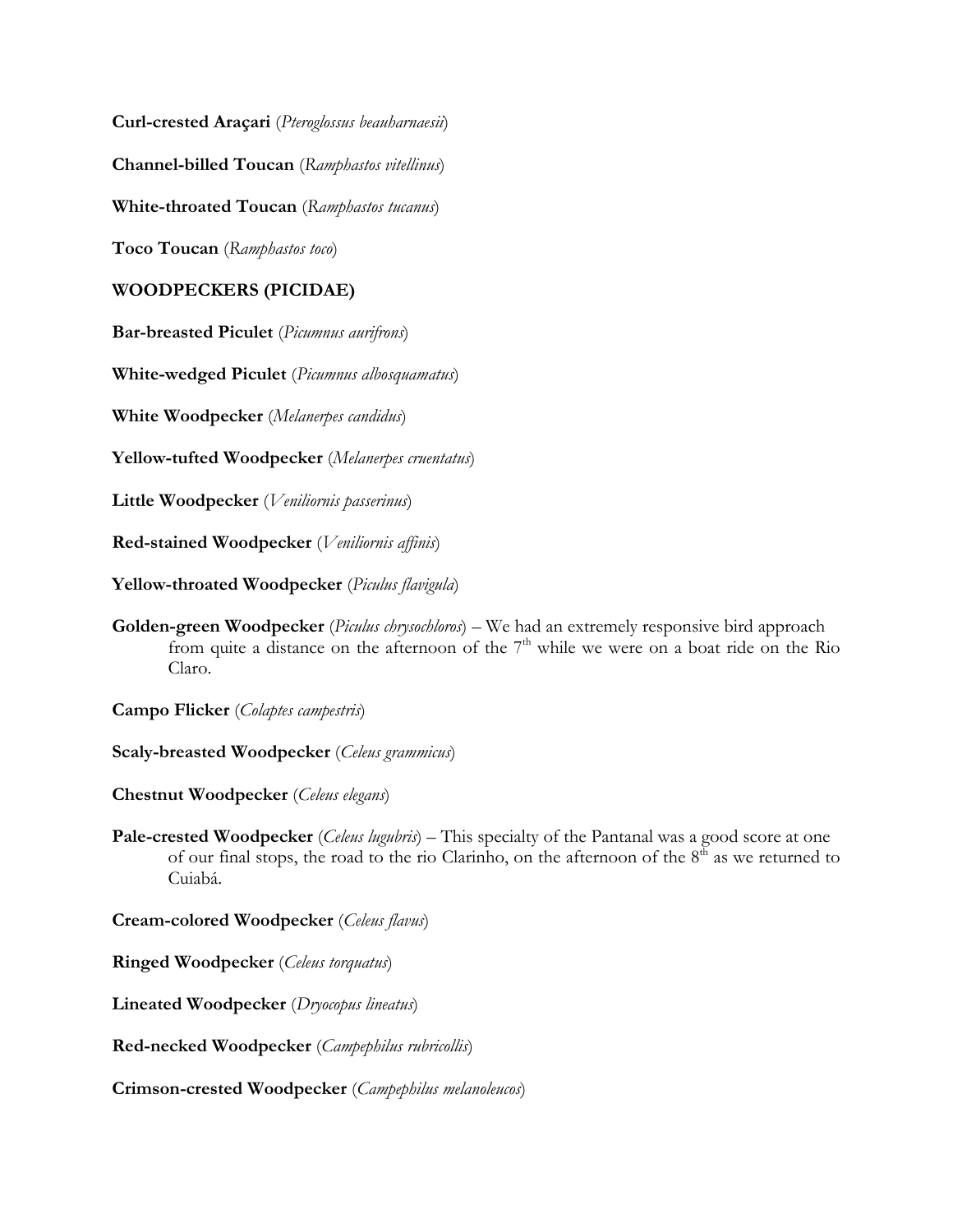## **OVENBIRDS (FURNARIIDAE)**

**Pale-legged Hornero** (*Furnarius leucopus*)

**Rufous Hornero** (*Furnarius rufus*)

**Chotoy Spinetail** (*Schoeniophylax phryganophilus*)

**Pale-breasted Spinetail** (*Synallaxis albescens*)

- **Cinereous-breasted Spinetail** (*Synallaxis hypospodia*) This species, generally scarce, was easy to find on the 6<sup>th</sup> along the *Transpantaneira* in the Campos do Jofre, where it is quite common.
- **Ruddy Spinetail** (*Synallaxis rutilans*)
- **undescribed spinetail** (*Synallaxis sp. nov.*) What a bird to see on the final morning of our trip... this odd spinetail, in the process of being described from east Amazonian Brazil, was accompanying a small mixed flock of understorey birds in the orchard-like woods on Ariosto Island in the Teles Pires river.

**White-lored Spinetail** (*Synallaxis albilora*)

**Rusty-backed Spinetail** (*Cranioleuca vulpina*)

**Speckled Spinetail** (*Cranioleuca gutturata*)

**Yellow-chinned Spinetail** (*Certhiaxis cinnamomeus*)

**Greater Thornbird** (*Phacellodromus ruber*)

**Gray-crested Cacholote** (*Pseudoseisura unirufa*) – This attractive furnarid is one of two species that resulted from the split of the Rufous Cacholote in 2000 by Zimmer & Whittaker; the endemic Caatinga Cacholote of NE Brazil is the other.

**Rufous-tailed Foliage-gleaner** (*Philydor ruficaudatum*)

**Rufous-rumped Foliage-gleaner** (*Philydor erythrocercum*)

**Chestnut-winged Foliage-gleaner** (*Philydor erythropterum*)

**Crested Foliage-gleaner** (*Anabazenops dorsalis*) – This bamboo specialist is patchily distributed in the Brazilian Amazon, restricted to the far south-west on the Peruvian border, and to a handful of locations in the south-eastern Amazon. We had a very responsive bird in cut-over bamboo on a *fazenda* neighbouring the Pousada Rio Azul on the 11<sup>th</sup>. Also known as Bamboo or Dusky-cheeked Foliage-gleaner.

**Buff-throated Foliage-gleaner** (*Automolus ochrolaemus*)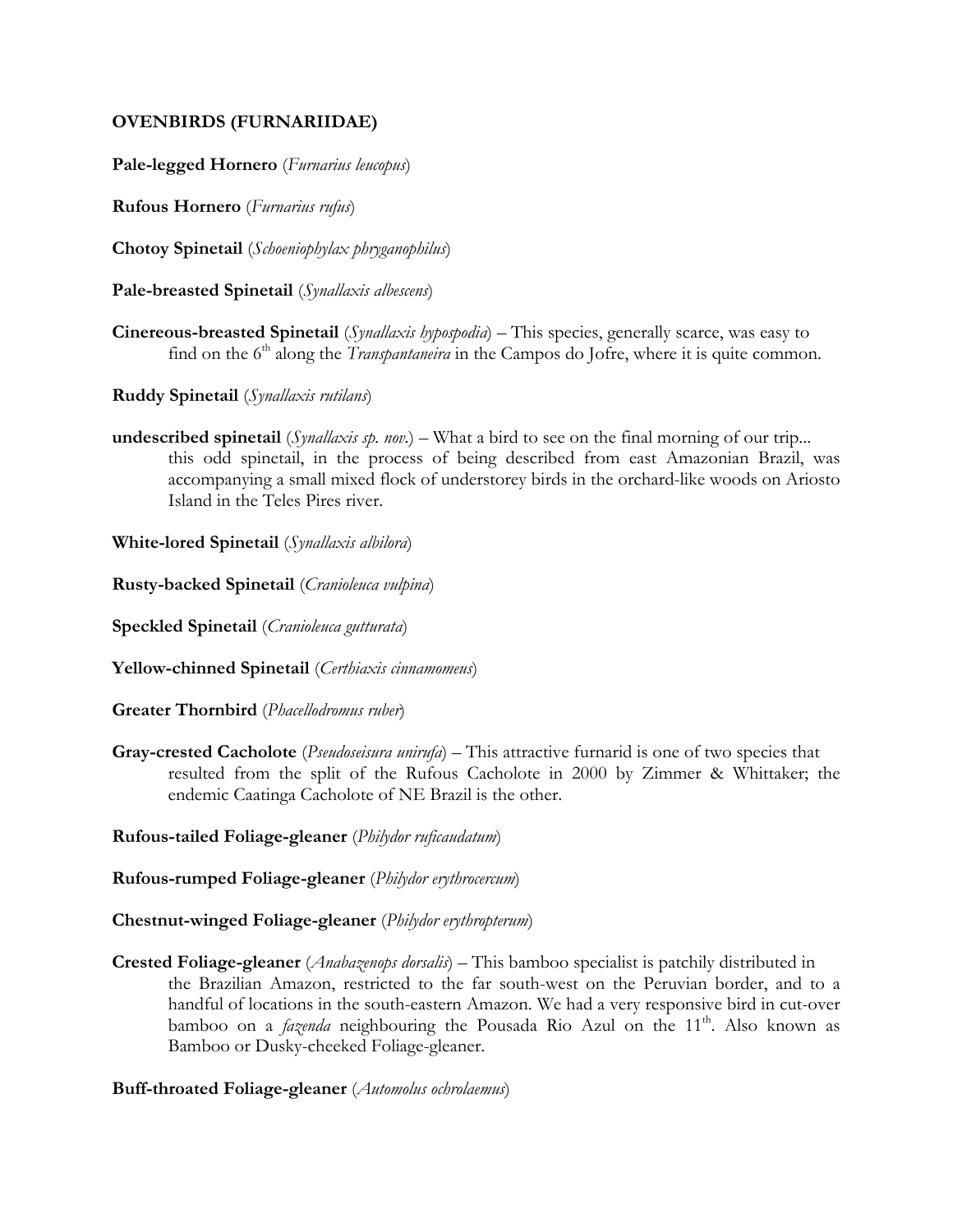**Pará Foliage-gleaner** (*Automolus paraensis*)

**Short-billed Leaftosser** (*Sclerurus rufigularis*)

**Rufous-tailed Xenops** (*Xenops milleri*)

**Slender-billed Xenops** (*Xenops tenuirostris*)

**Plain Xenops** (*Xenops minutus*)

**Streaked Xenops** (*Xenops rutilans*)

## **WOODCREEPERS (DENDROCOLAPTIDAE)**

**White-chinned Woodcreeper** (*Dendrocincla merula*)

**Long-tailed Woodcreeper** (*Deconychura longicauda*)

**Spot-throated Woodcreeper** (*Certhiasomus stictolaemus*) – We had a pair with a mixed flock on the Serra Nova trail at Cristalino on the  $15<sup>th</sup>$ . It was previously a member of the genus *Deconychura*, but studies of mitochondrial and nuclear DNA sequences found that *stictolaema* was not the sister species to *D. longicauda*; to rectify to problem of a polyphylic *Deconychura*, the SACC passed a resolution in 2010 that created a new genus, *Certhiasomus*, for *stictolaema*.

**Olivaceous Woodcreeper** (*Sittasomus griseicapillus*)

**Wedge-billed Woodcreeper** (*Glyphorynchus spirurus*)

**Long-billed Woodcreeper** (*Nasica longirostris*)

**Cinnamon-throated Woodcreeper** (*Dendrexetastes rufigula*)

- **Uniform Woodcreeper** (*Hylexetastes uniformis*) We saw this species in the lodge clearing at Pousada Rio Azul on the 11<sup>th</sup>. It is sometimes considered a subspecies of Red-billed Woodcreeper (*H*. *perrotii*). This taxon is nearly endemic to the southern Amazon in Brazil, just crossing the border into NE Bolivia.
- **\* Strong-billed Woodcreeper** (*Xiphocolaptes promeropirhynchus*)

**Amazonian Barred-Woodcreeper** (*Dendrocolaptes certhia*)

**Black-banded Woodcreeper** (*Dendrocolaptes picumnus*) – We saw the endemic *transfasciatus* race on the  $14<sup>th</sup>$  and  $16<sup>th</sup>$  at Cristalino.

**Planalto Woodcreeper** (*Dendrocolaptes platyrostris*)

**Straight-billed Woodcreeper** (*Dendroplex picus*)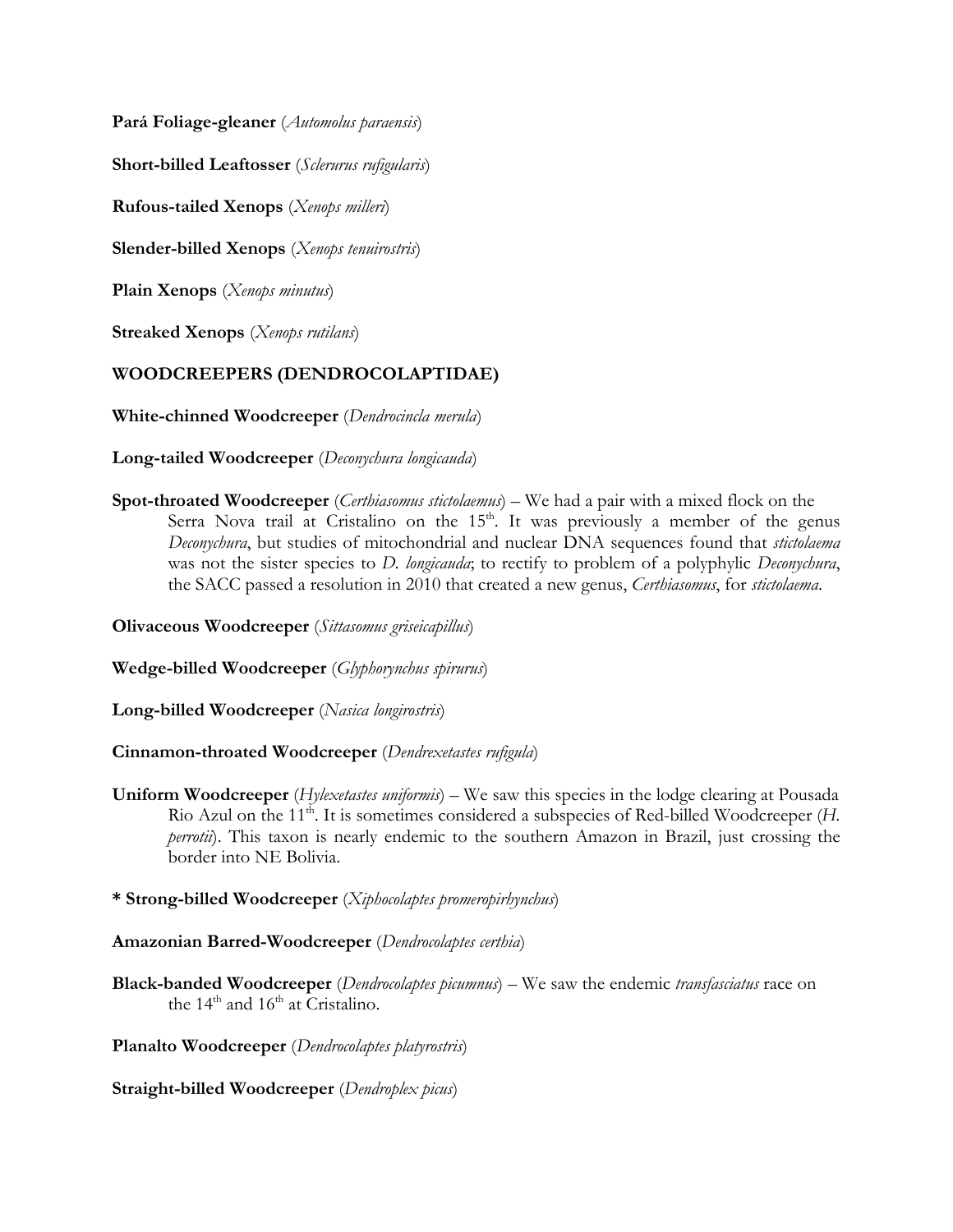**Spix's Woodcreeper** (*Xiphorhynchus spixii*) – This endemic woodcreeper is common in *terra firme* forest at Cristalino and Rio Azul.

**Striped Woodcreeper** (*Xiphorhynchus obsoletus*)

**Buff-throated Woodcreeper** (*Xiphorhynchus guttatus*)

**Narrow-billed Woodcreeper** (*Lepidocolaptes angustirostris*)

**Lineated Woodcreeper** (*Lepidocolaptes albolineatus*)

**Red-billed Scythebill** (*Campylorhamphus trochilirostris*)

#### **TYPICAL ANTBIRDS (THAMNOPHILIDAE)**

**Fasciated Antshrike** (*Cymbilaimus lineatus*)

**Great Antshrike** (*Taraba major*)

**Glossy Antshrike** (*Sakesphorus luctuosus*) – A near-endemic species which is common in riverine scrub in the Alta Floresta region. We first saw it outside town on the  $9<sup>th</sup>$  at the Santa Helena river, and in the end recorded it on 6 dates total.

**Barred Antshrike** (*Thamnophilus doliatus*)

**Chestnut-backed Antshrike** (*Thamnophilus palliatus*)

**White-shouldered Antshrike** (*Thamnophilus aethiops*)

**Plain-winged Antshrike** (*Thamnophilus schistaceus*)

**Natterer's Slaty-Antshrike** (*Thamnophilus stictocephalus*) – Seen along the entrance track at Pousada Rio Azul. This species is a specialist of stunted and semi-deciduous forests south of the Amazon and east of the Madeira.

**Amazonian Antshrike** (*Thamnophilus amazonicus*)

**Spot-winged Antshrike** (*Pygiptila stellaris*)

**Plain Antvireo** (*Dysithamnus mentalis*)

**Saturnine Antshrike** (*Thamnomanes saturninus*) – This *terra firme* flock specialist was seen on 2 dates at Cristalino.

**Cinereous Antshrike** (*Thamnomanes caesius*)

**Pygmy Antwren** (*Myrmotherula brachyura*)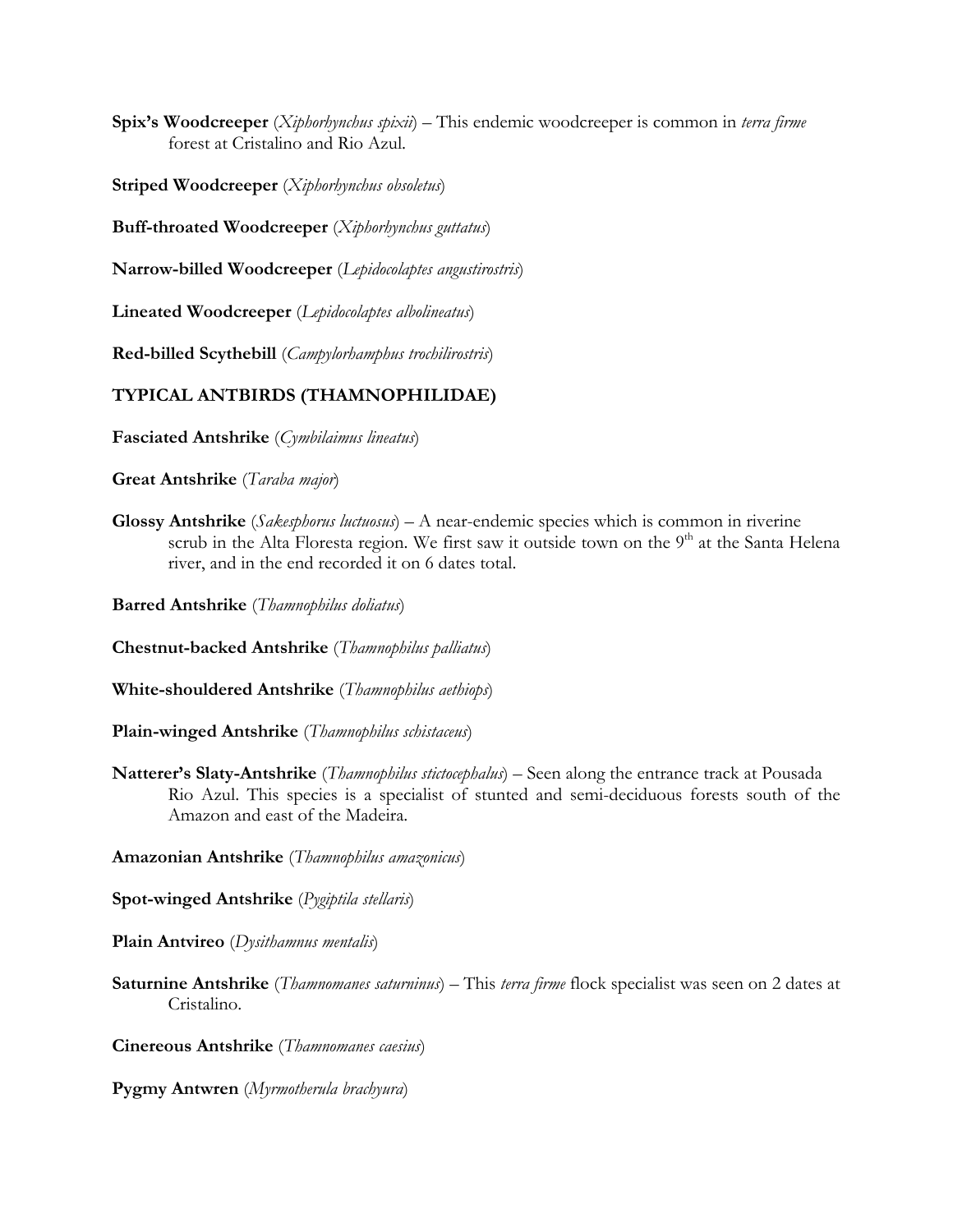**Amazonian Antwren** (*Myrmotherula multostriata*)

**Sclater's Antwren** (*Myrmotherula sclateri*)

**Plain-throated Antwren** (*Myrmotherula hauxwelli*)

**White-eyed Antwren** (*Myrmotherula leucophthalma*)

**Ornate Antwren** (*Myrmotherula ornata*)

**White-flanked Antwren** (*Myrmotherula axillaris*)

**Long-winged Antwren** (*Myrmotherula longipennis*)

**Gray Antwren** (*Myrmotherula menetriesii*)

**Large-billed Antwren** (*Herpsilochmus longirostris*)

**Rufous-winged Antwren** (*Herpsilochmus rufomarginatus*)

**Dot-winged Antwren** (*Microrhopias quixensis*)

**White-fringed Antwren** (*Formicivora grisea*)

**Striated Antbird** (*Drymophila devillei*) – We finally saw the near-endemic *subochracea* race, a bamboo specialist, on our  $2<sup>nd</sup>$  to last day at Cristalino. Stotz et al. (1996) treated this taxon as a distinct species given the rich colouration on the underparts and some vocal differences. At the moment few other authorities have followed that treatment, but if it were split the popular English name that appears from time to time is Xingu Antbird.

**Blackish Antbird** (*Cercomacra nigrescens*)

**Gray Antbird** (*Cercomacra cinerascens*)

**Mato Grosso Antbird** (*Cercomacra melanaria*)

**Manu Antbird** (*Cercomacra manu*) – A *Guadua* bamboo specialist species, this bird is patchily distributed across the southern Brazilian Amazon; Cristalino and the Rio Azul are likely the most accessible locations for the species in Brazil. We had a responsive pair in cut-over bamboo-dominated forest on a ranch neighbouring the Pousada Rio Azul on the  $11<sup>th</sup>$ .

**\* White-backed Fire-eye** (*Pyriglena leuconota*)

**White-browed Antbird** (*Myrmoborus leucophrys*)

**Black-faced Antbird** (*Myrmoborus myotherinus*)

**Spix's Warbling-Antbird** (*Hypocnemis striata*) – Endemic. Formerly treated as a subspecies in the *H.*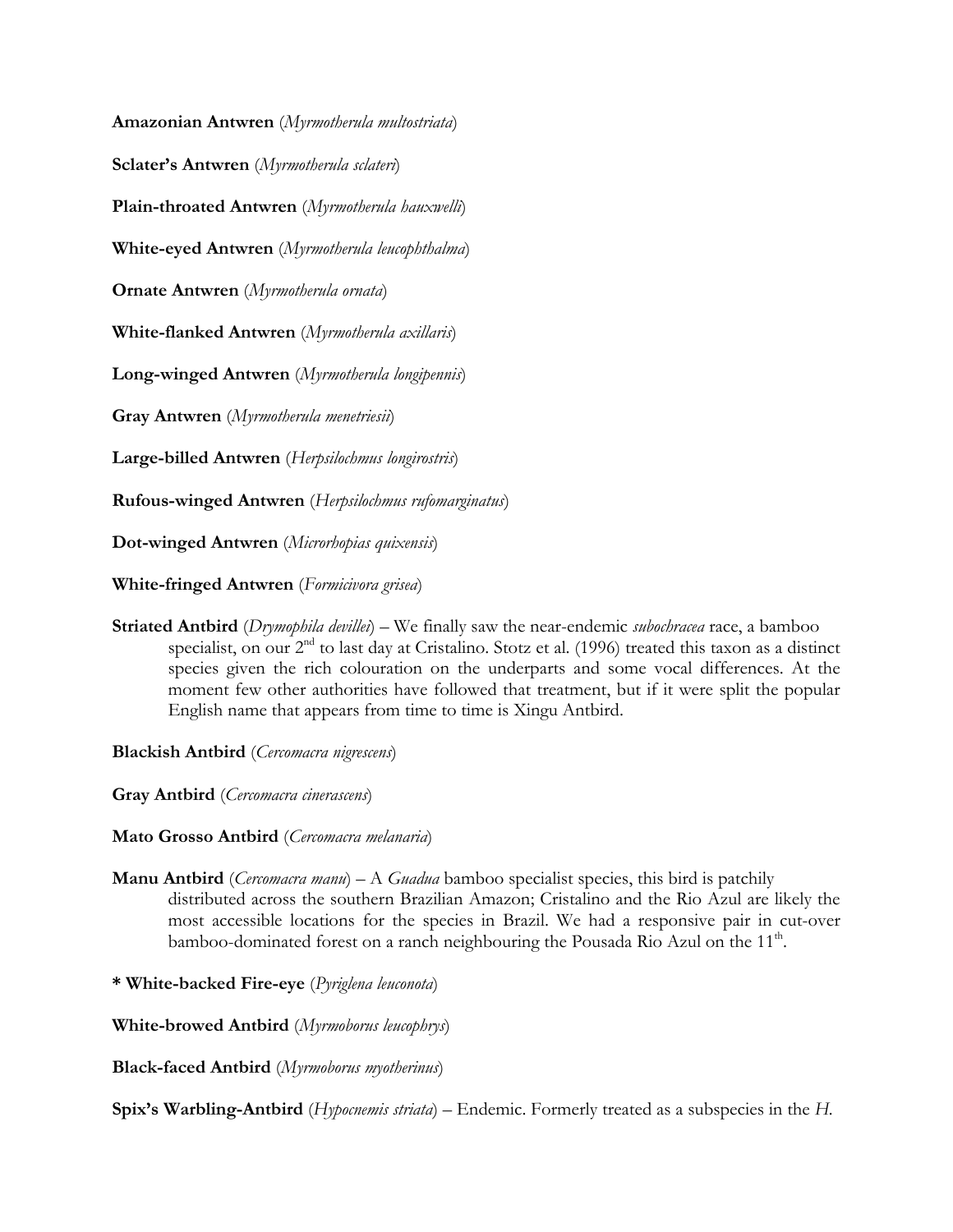*cantator* complex, a group which in 2007 was proved to contain at least 6 good species level taxa.

**Yellow-browed Antbird** (*Hypocnemis hypoxantha*) – The endemic *ochraceiventer* subspecies is fairly common in sandy soil forests at the Pousada Rio Azul. Vocal and plumage differences, along with its disjunct distribution, suggest that *ochraceiventer* may best be considered a full species.

**Band-tailed Antbird** (*Hypocnemoides maculicauda*)

**Silvered Antbird** (*Sclateria naevia*)

**Black-throated Antbird** (*Myrmeciza atrothorax*)

**Spot-backed Antbird** (*Hylophylax naevius*)

**Dot-backed Antbird** (*Hylophylax punctulatus*)

- **Scale-backed Antbird** (*Willisornis poecilinotus*) Isler and Whitney (2011) have recently revised the *Willisornis* complex, splitting *poecilinotus* into two distinct species subsuming seven subspecies. The *nigrigula* race we saw at Pousada Rio Azul and heard at Cristalino would comprise part of the Xingu Scale-backed Antbird (*Willisornis vidua*) under the new treatment.
- **Bare-eyed Antbird** (*Rhegmatorhina gymnops*) Endemic. This and other obligate ant followers were in short supply as we did not hit on a significant *Eciton* antswarm all trip. Thankfully, we struck gold on the afternoon of the  $16<sup>th</sup>$  when we staked out a tiny water attraction inside the forest upstream from Cristalino lodge; a pair of this species was amongst the late afternoon visitors that came for a drink and a wash.
- **\* Black-spotted Bare-eye** (*Phlegopsis nigromaculata*)

## **GROUND ANTBIRDS (FORMICARIIDAE)**

**Spotted Antpitta** (*Hylopezus macularius*) – We saw this handsome little antpitta on the Serra Nova trail on the morning of the  $15<sup>th</sup>$  at Cristalino; it was a very fortunate observation, as we detected the bird as it rustled about in dry leaf litter, foraging near and eventually crossing the trail as we watched it at close range.

## **COTINGAS (COTINGIDAE)**

**\* White-browed Purpletuft** (*Iodopleura isabellae*)

**Screaming Piha** (*Lipaugus vociferans*)

**Spangled Cotinga** (*Cotinga cayana*) – This spectacular sky-blue cotinga was seen on 6 dates.

**Pompadour Cotinga** (*Xipholena punicea*)

**Bare-necked Fruitcrow** (*Gymnoderus foetidus*)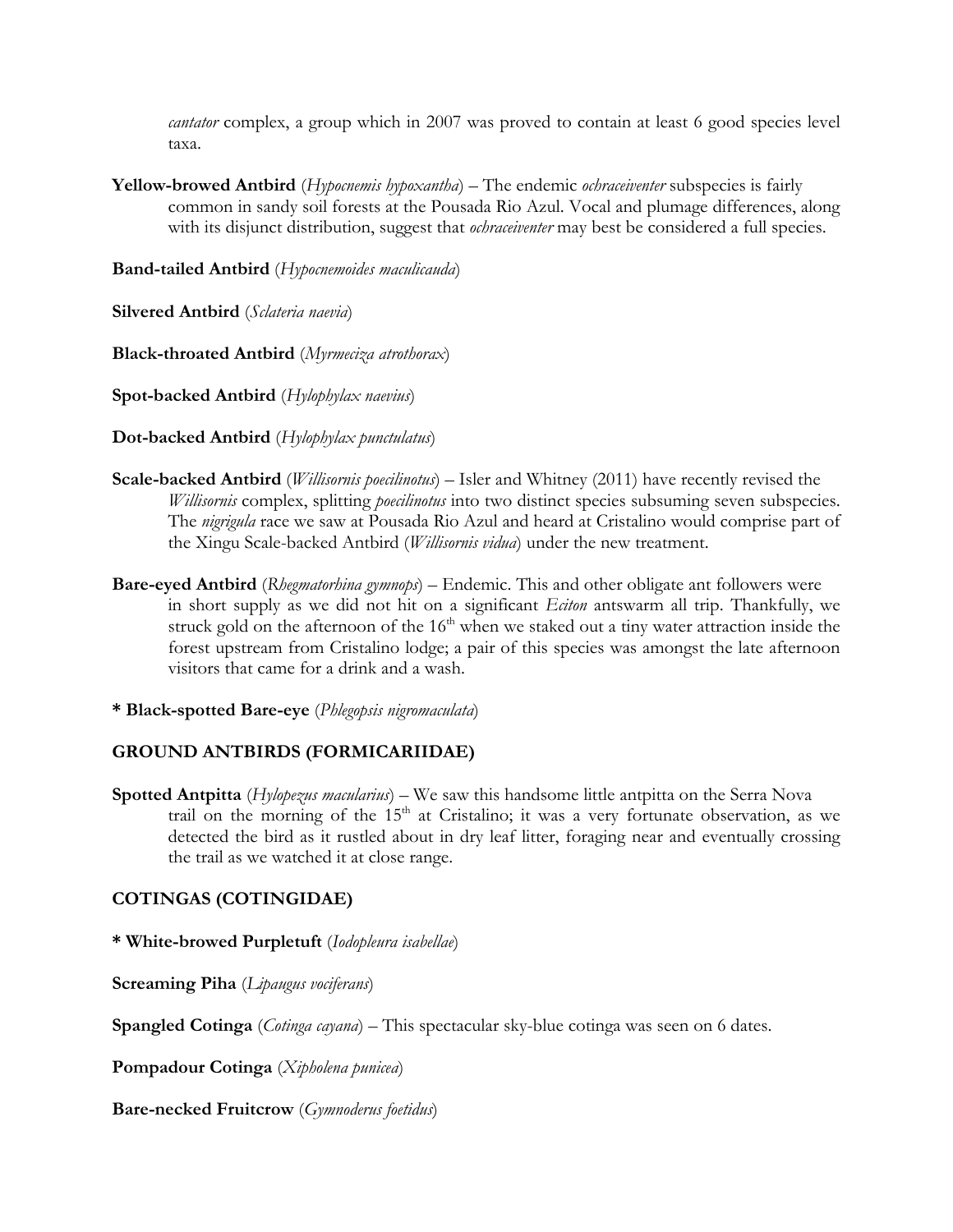**Amazonian Umbrellabird** (*Cephalopterus ornatus*)

#### **MANAKINS (PIPRIDAE)**

**Band-tailed Manakin** (*Pipra fasciicauda*)

**Red-headed Manakin** (*Pipra rubrocapilla*)

- **Snow-capped Manakin** (*Lepidothrix nattereri*) Seen right above the trail along the track to the new tower at Cristalino on the 16<sup>th</sup>, a just reward for enduring the worst morning for *mutuca* horseflies I've seen in 7 years in the Amazon.
- **White-crowned Manakin** (*Dixiphia pipra*)
- **Helmeted Manakin** (*Antilophia galeata*)
- **Fiery-capped Manakin** (*Machaeropterus pyrocephalus*) An active lek on the Jatobá trail at Pousada Rio Azul was a pleasant surprise, and after a bit of patient waiting, everyone managed to get on a couple of males as they zoomed about above our heads.
- **Flame-crested Manakin** (*Heterocercus linteatus*) A couple of males were vocal and active at a lek on the Jatobá trail at the Pousada Rio Azul.

**Dwarf Tyrant-Manakin** (*Tyranneutes stolzmanni*)

**Wing-barred Piprites** (*Piprites chloris*)

**Greater Schiffornis** (*Schiffornis major*) – 1 seen at the Santa Helena river near Alta Floresta.

**Thrush-like Schiffornis** (*Schiffornis turdina*)

## **TYRANT FLYCATCHERS (TYRANNIDAE)**

**Yellow-crowned Tyrannulet** (*Tyrannulus elatus*)

**Forest Elaenia** (*Myiopagis gaimardii*)

**Gray Elaenia** (*Myiopagis caniceps*)

**White-lored Tyrannulet** (*Ornithion inerme*)

**Southern Beardless-Tyrannulet** (*Camptostoma obsoletum*)

**Suiriri Flycatcher** (*Suiriri suiriri*)

**Mouse-colored Tyrannulet** (*Phaeomyias murina*)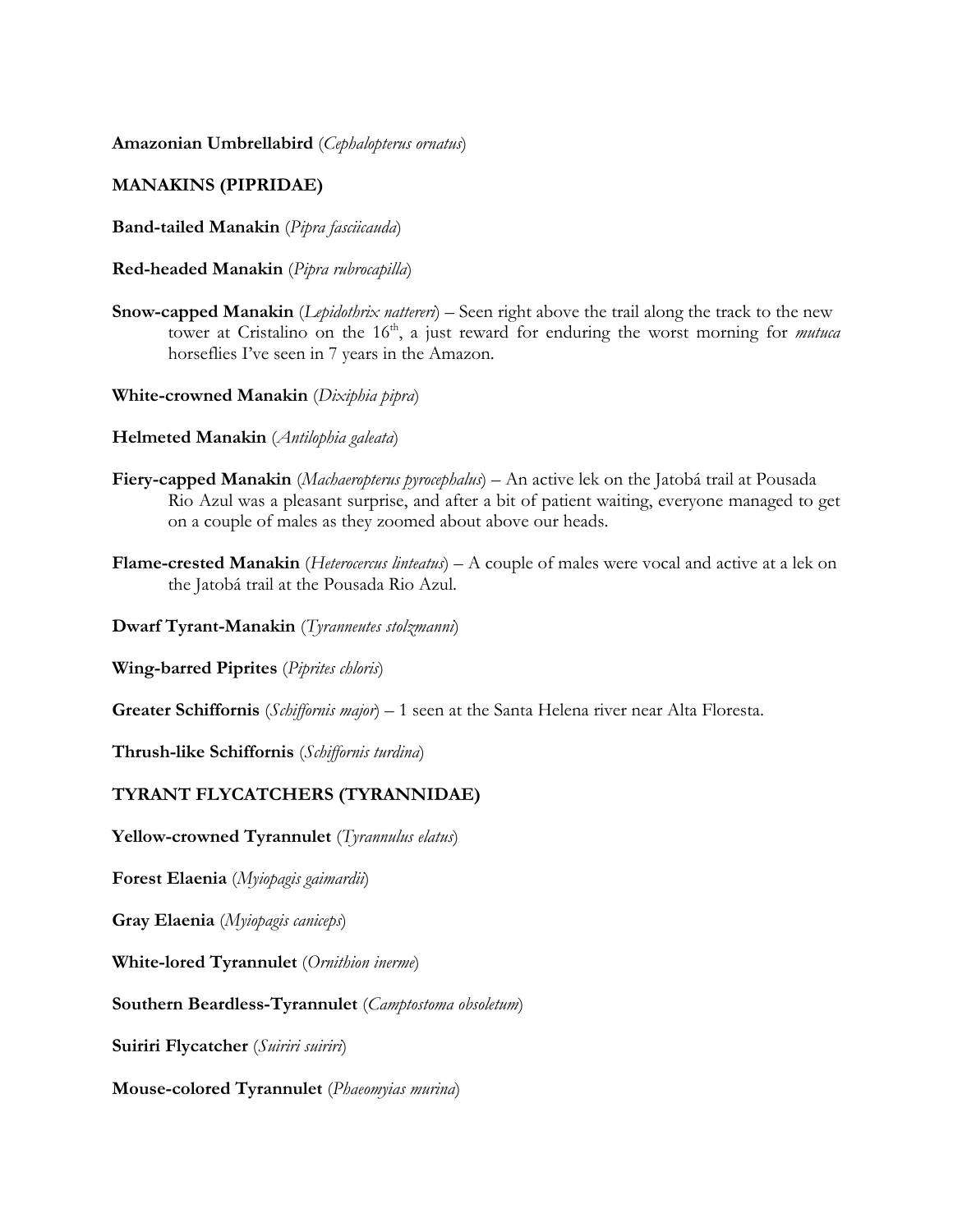- **Subtropical Doradito** (*Pseudocolopteryx acutipennis*) Cagan's persistence paid off while the rest of us were more concerned with a horde of bloodthirsty mosquitoes, scoring with a single bird in a reed bed on the *Transpantaneira* on the 6<sup>th</sup>.
- **Ringed Antpipit** (*Corythopis torquatus*) A lovely and responsive individual was found on the Jatobá trail at the Pousada Rio Azul on our final morning, the  $13<sup>th</sup>$ .

**Tawny-crowned Pygmy-Tyrant** (*Euscarthmus meloryphus*)

**\* Slender-footed Tyrannulet** (*Zimmerius gracilipes*)

**Sepia-capped Flycatcher** (*Leptopogon amaurocephalus*)

**Ochre-bellied Flycatcher** (*Mionectes oleagineus*)

**Southern Scrub-Flycatcher** (*Sublegatus modestus*)

**Plain Tyrannulet** (*Inezia inornata*)

**Amazonian Tyrannulet** (*Inezia subflava*) -

**Short-tailed Pygmy-Tyrant** (*Myiornis ecaudatus*)

**Helmeted Pygmy-Tyrant** (*Lophotriccus galeatus*)

**White-bellied Tody-Tyrant** (*Hemitriccus griseipectus*)

**Pearly-vented Tody-Tyrant** (*Hemitriccus margaritaceiventer*)

**\* Zimmer's Tody-Tyrant** (*Hemitriccus minimus*) – Unfortunately, this rare and local species was heard only at Pousada Rio Azul and Cristalino.

**Rusty-fronted Tody-Flycatcher** (*Poecilotriccus latirostris*)

**Spotted Tody-Flycatcher** (*Todirostrum maculatum*)

**Common Tody-Flycatcher** (*Todirostrum cinereum*)

**\* Yellow-browed Tody-Flycatcher** (*Todirostrum chrysocrotaphum*)

**Yellow-olive Flycatcher** (*Tolmomyias sulphurescens*)

**Yellow-margined Flycatcher** (*Tolmomyias assimilis*)

**Gray-crowned Flycatcher** (*Tolmomyias poliocephalus*)

**Yellow-breasted Flycatcher** (*Tolmomyias flaviventris*)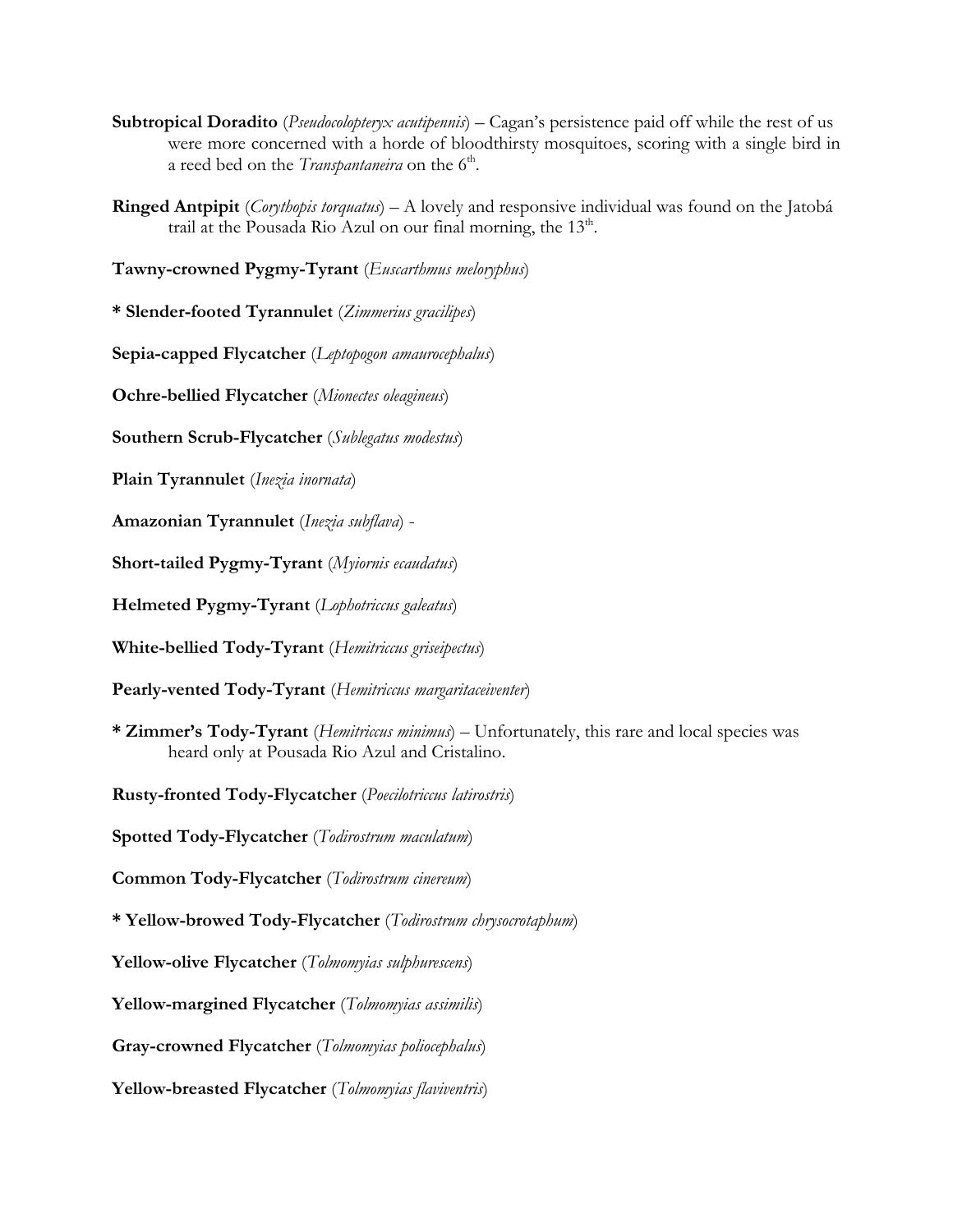## **White-crested Spadebill** (*Platyrinchus platyrhynchos*)

**Amazonian Royal Flycatcher** (*Onychorhynchus coronatus*) – A territorial bird co-operated nicely for most of the group at the Saleiro on the Rochas trail at Cristalino on the  $14<sup>th</sup>$ .

**Ruddy-tailed Flycatcher** (*Terenotriccus erythrurus*) **Euler's Flycatcher** (*Lathrotriccus euleri*) **Fuscous Flycatcher** (*Cnemotriccus fuscatus*) **Vermilion Flycatcher** (*Pyrocephalus rubinus*) **Black-backed Water-Tyrant** (*Fluvicola albiventer*) **White-headed Marsh-Tyrant** (*Arundinicola leucocephala*) **Long-tailed Tyrant** (*Colonia colonus*) **Cattle Tyrant** (*Machetornis rixosa*) **Piratic Flycatcher** (*Legatus leucophaius*) **Rusty-margined Flycatcher** (*Myiozetetes cayanensis*) **Dusky-chested Flycatcher** (*Myiozetetes luteiventris*) **Great Kiskadee** (*Pitangus sulphuratus*) **Lesser Kiskadee** (*Philohydor lictor*) **Streaked Flycatcher** (*Myiodynastes maculatus*) **\* Boat-billed Flycatcher** (*Megarynchus pitangua*) **Sulphury Flycatcher** (*Tyrannopsis sulphurea*) **Variegated Flycatcher** (*Empidonomus varius*) **White-throated Kingbird** (*Tyrannus albogularis*) **Tropical Kingbird** (*Tyrannus melanocholicus*) – The *elusive* Tropical Kingbird! **Fork-tailed Flycatcher** (*Tyrannus savana*) **Grayish Mourner** (*Rhytipterna simplex*) **Pale-bellied Mourner** (*Rhytipterna immunda*) – We scored on this specialty of *campinaranas* along the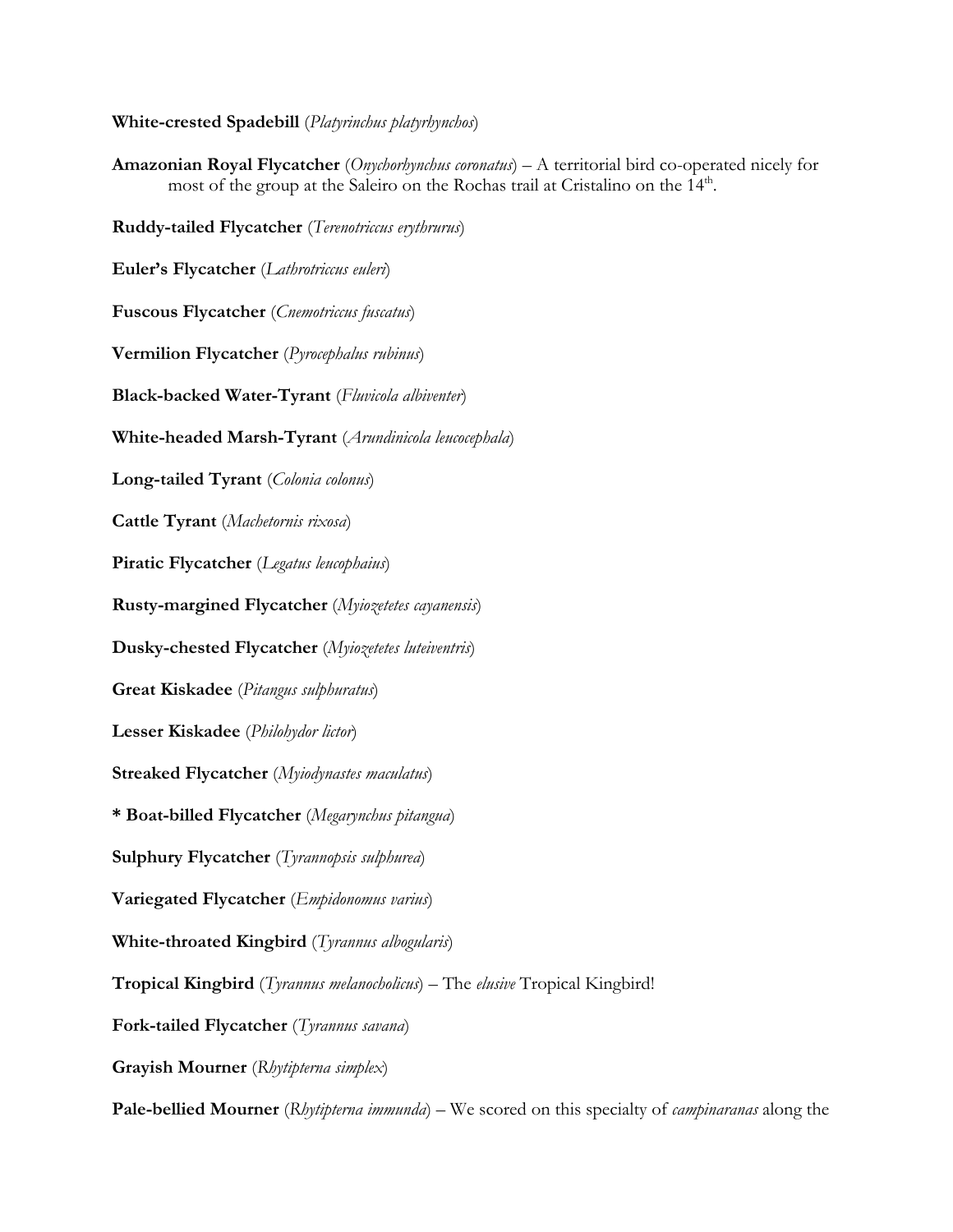entrance road at the Pousada Rio Azul on the  $10^{th}$ .

**Rufous Casiornis** (*Casiornis rufus*)

**Dusky-capped Flycatcher** (*Myiarchus tuberculifer*)

**Short-crested Flycatcher** (*Myiarchus ferox*)

**Brown-crested Flycatcher** (*Myiarchus tyrannulus*)

**Large-headed Flatbill** (*Ramphotrigon megacephalum*)

**Rufous-tailed Flatbill** (*Ramphotrigon ruficauda*)

**Dusky-tailed Flatbill** (*Ramphotrigon fuscicauda*) – Seen when it approached in response to playback in cut-over bamboo at a *fazenda* neighbouring the Pousada Rio Azul on the 11<sup>th</sup>. This bamboo specialist has a patchy distribution in Brazil, restricted to the southern Amazon mostly in the west but occurring in scattered localities in the eastern part of the region.

**Cinnamon Attila** (*Attila cinnamomeus*)

**Bright-rumped Attila** (*Attila spadiceus*)

**Cinereous Mourner** (*Laniocera hypopyrra*)

**Masked Tityra** (*Tityra semifasciata*)

**Black-crowned Tityra** (*Tityra inquisitor*)

**White-naped Xenopsaris** (*Xenopsaris albinucha*)

**\* Chestnut-crowned Becard** (*Pachyramphus castaneus*)

**White-winged Becard** (*Pachyramphus polychopterus*)

**Black-capped Becard** (*Pachyramphus marginatus*)

**Pink-throated Becard** (*Pachyramphus minor*)

## **VIREOS & ALLIES (VIREONIDAE)**

**Red-eyed Vireo** (*Vireo olivaceus*)

**Gray-chested Greenlet** (*Hylophilus semicinereus*)

**Ashy-headed Greenlet** (*Hylophilus pectoralis*)

**Dusky-capped Greenlet** (*Hylophilus hypoxanthus*)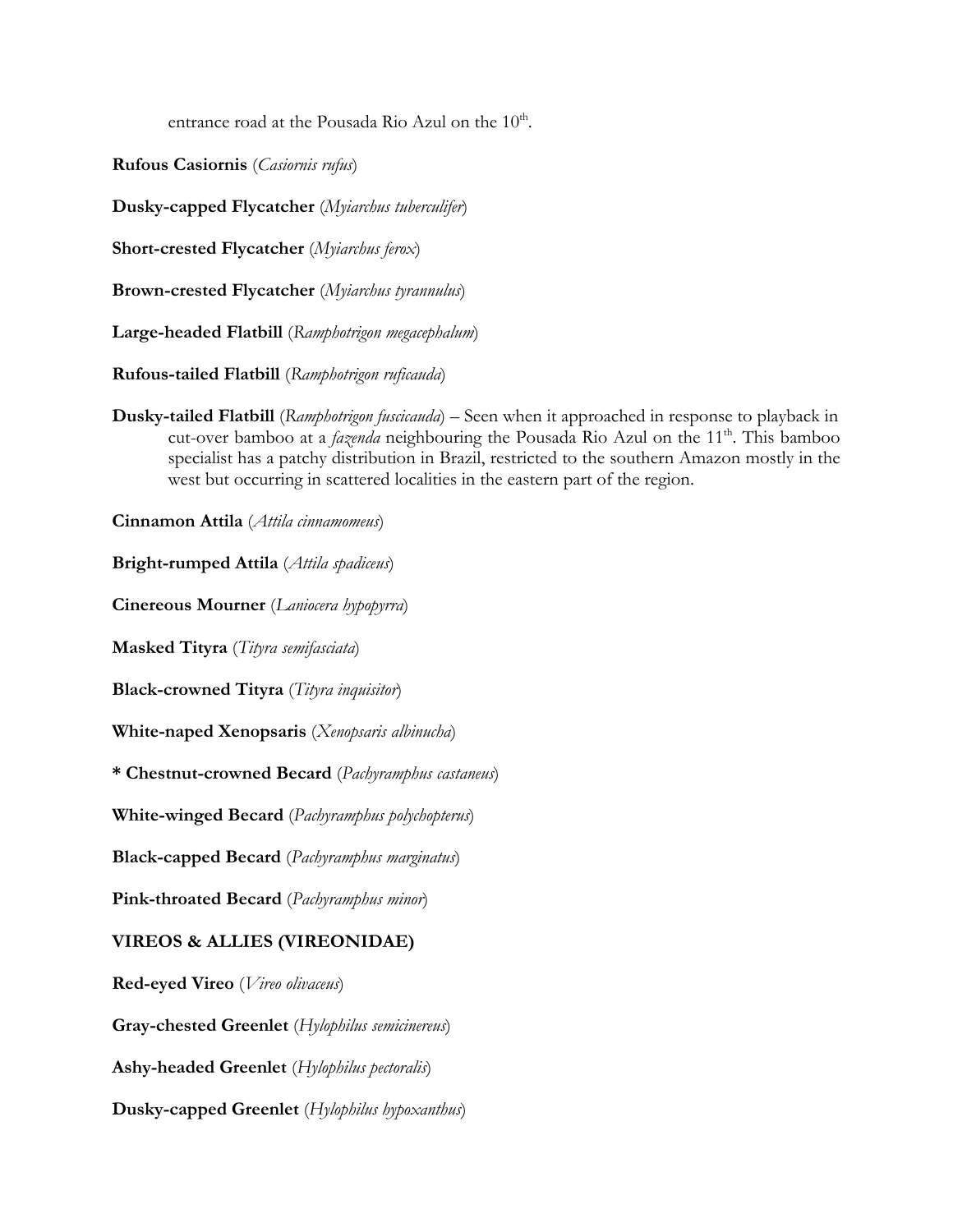**Tawny-crowned Greenlet** (*Hylophilus ochraceiceps*) – This is a miss-able bird at Cristalino, where we had a couple accompanying mixed flocks in the understorey of *terra firme* forest.

**Slaty-capped Shrike-Vireo** (*Vireolanius leucotis*)

**Rufous-browed Peppershrike** (*Cyclarhis gujanensis*)

#### **CROWS, JAYS & MAGPIES (CORVIDAE)**

**Purplish Jay** (*Cyanocorax cyanomelas*)

**Plush-crested Jay** (*Cyanocorax chrysops*) – Recorded on 2 dates along the entrance track at the Pousada Rio Azul. In Amazonia this species is restricted to *campinaranas* and other areas with stunted forest on poor soils.

#### **SWALLOWS (HIRUNDINIDAE)**

**White-banded Swallow** (*Atticora fasciata*)

**White-thighed Swallow** (*Atticora tibialis*) – A few individuals were seen at the usual spot on an abandoned logging road at a *fazenda* neighbouring the Pousada Rio Azul on the  $11<sup>th</sup>$ .

**Southern Rough-winged Swallow** (*Stelgidopteryx ruficollis*)

**Brown-chested Martin** (*Progne tapera*)

**Gray-breasted Martin** (*Progne chalybea*)

**White-winged Swallow** (*Tachycineta albiventer*)

**White-rumped Swallow** (*Tachycineta leucorhoa*)

#### **WRENS (TROGLODYTIDAE)**

**Thrush-like Wren** (*Campylorhynchus turdinus*)

**Tooth-billed Wren** (*Odontorchilus cinereus*) – This canopy wren, a specialty of the southern Amazon and common constituent of mixed canopy flocks, was recorded on 3 dates at Cristalino and Rio Azul.

**Moustached Wren** (*Pheugopedius genibarbis*)

- **Buff-breasted Wren** (*Cantorchilus leucotis*)
- **Fawn-breasted Wren** (*Cantorchilus guarayanus*) We saw this specialty of the southern Pantanal on a couple of dates around Pousada Jaguar and further south on the *Transpantaneira*.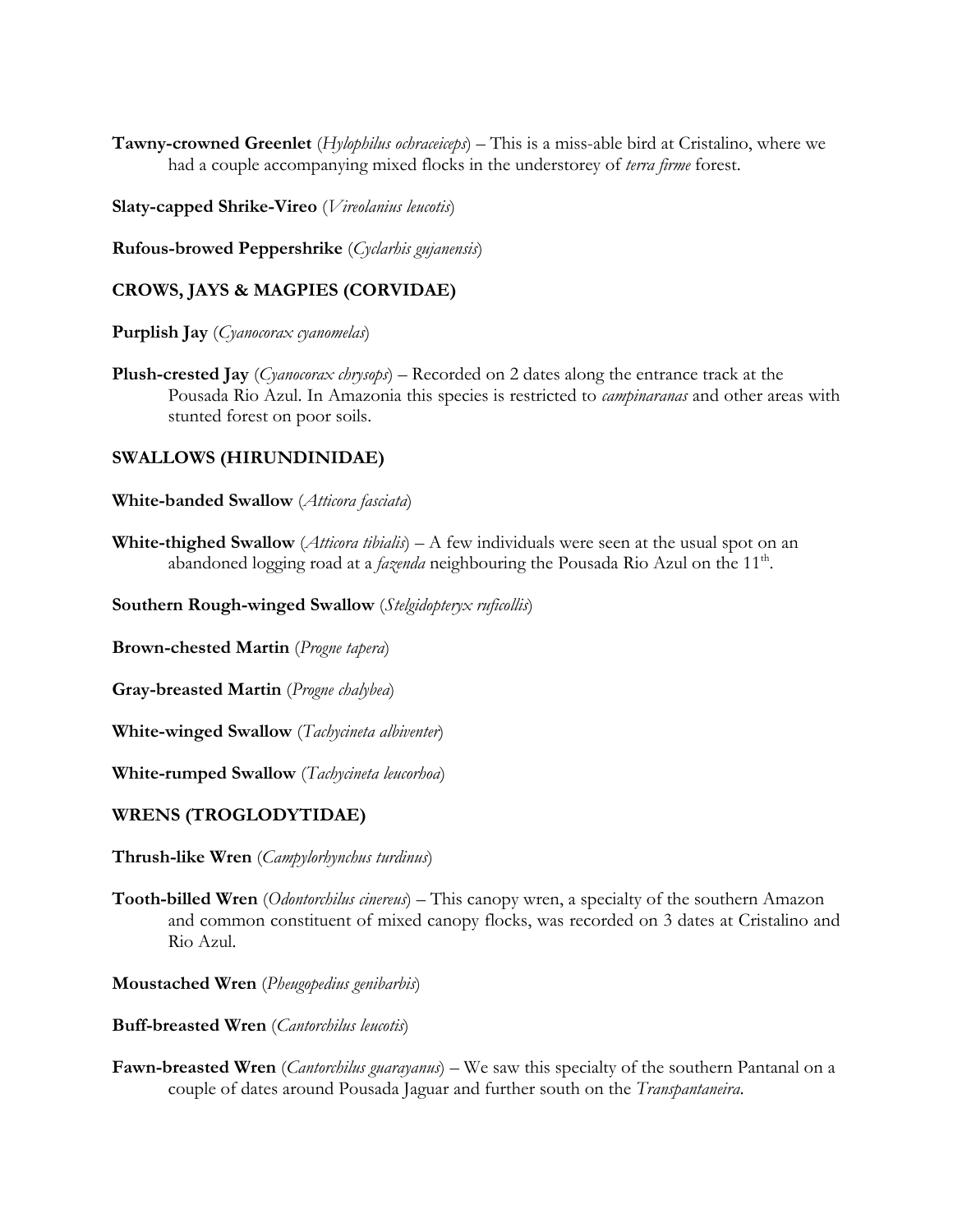**House Wren** (*Troglodytes aedon*)

# **DONACOBIUS (DONACOBIIDAE)**

**Black-capped Donacobius** (*Donacobius atricapilla*)

# **THRUSHES (TURDIDAE)**

- **Hauxwell's Thrush** (*Turdus hauxwelli*) A responsive bird was had on the 17<sup>th</sup> by the streambed near the Serra Nova trailhead at Cristalino. This species is often quite difficult to *see* at Cristalino.
- **Rufous-bellied Thrush** (*Turdus rufiventris*)

**Creamy-bellied Thrush** (*Turdus amaurochalinus*)

**Black-billed Thrush** (*Turdus ignobilis*) – We had a single bird on the entrance track at Pousada Rio Azul on the  $10^{th}$ .

# **GNATCATCHERS (POLIOPTILIDAE)**

**Long-billed Gnatwren** (*Ramphocaenus melanurus*)

**Pará Gnatcatcher** (*Polioptila paraensis*) – Sometimes considered a subspecies of Guianan Gnatcatcher, *P. guianensis*. We saw this one high in the canopy accompanying a mixed species flock in the ecotone between *terra firme* and *campinarana* along the entrance track at Pousada Rio Azul on the  $10^{th}$ .

**Masked Gnatcatcher** (*Polioptila dumicola*)

## **SISKINS & ALLIES (FRINGILLIDAE)**

**Purple-throated Euphonia** (*Euphonia chlorotica*)

**Thick-billed Euphonia** (*Euphonia laniirostris*)

**White-lored Euphonia** (*Euphonia chrysopasta*)

**Rufous-bellied Euphonia** (*Euphonia rufiventris*)

## **TANAGERS & ALLIES (THRAUPIDAE)**

**Red-capped Cardinal** (*Paroaria gularis*)

**Yellow-billed Cardinal** (*Paroaria capitata*)

**Magpie Tanager** (*Cissopis leverianus*)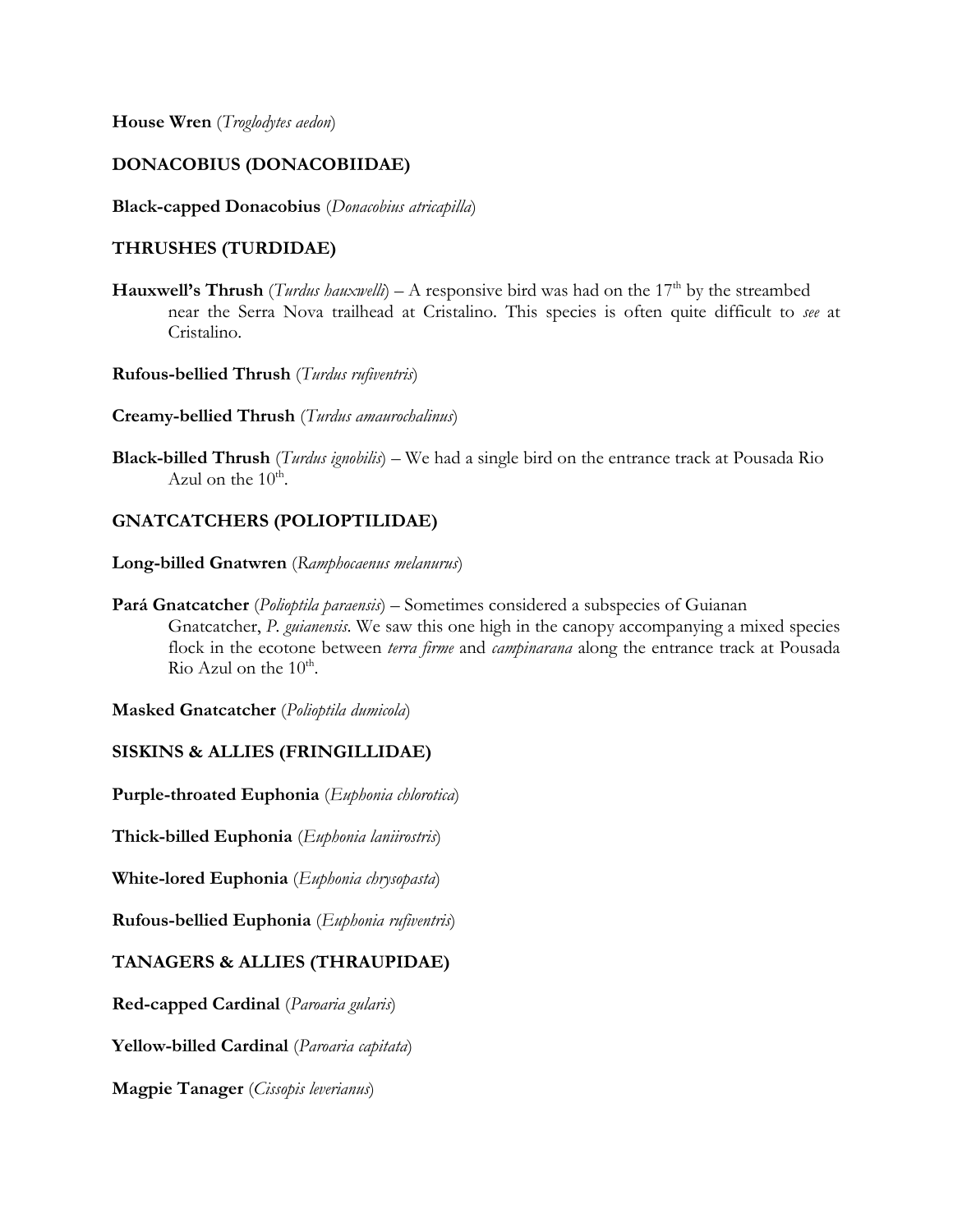**Red-billed Pied Tanager** (*Lamprospiza melanoleuca*) **Hooded Tanager** (*Nemosia pileata*) **Flame-crested Tanager** (*Tachyphonus cristatus*) **Fulvous-crested Tanager** (*Tachyphonus surinamus*) **White-shouldered Tanager** (*Tachyphonus luctuosus*) **White-lined Tanager** (*Tachyphonus rufus*) **White-winged Shrike-Tanager** (*Lanio versicolor*) **Silver-beaked Tanager** (*Ramphocelus carbo*) **Blue-gray Tanager** (*Thraupis episcopus*) **Sayaca Tanager** (*Thraupis sayaca*) **Palm Tanager** (*Thraupis palmarum*) **Masked Tanager** (*Tangara nigrocincta*) **Blue-necked Tanager** (*Tangara cyanicollis*) **Turquoise Tanager** (*Tangara mexicana*) **Paradise Tanager** (*Tangara chilensis*) **Opal-rumped Tanager** (*Tangara velia*) **Bay-headed Tanager** (*Tangara gyrola*) **Green-and-gold Tanager** (*Tangara schrankii*) **Swallow Tanager** (*Tersina viridis*) **Black-faced Dacnis** (*Dacnis lineata*) **Yellow-bellied Dacnis** (*Dacnis flaviventer*) **Blue Dacnis** (*Dacnis cayana*) **Short-billed Honeycreeper** (*Cyanerpes nitidus*) **Purple Honeycreeper** (*Cyanerpes caeruleus*)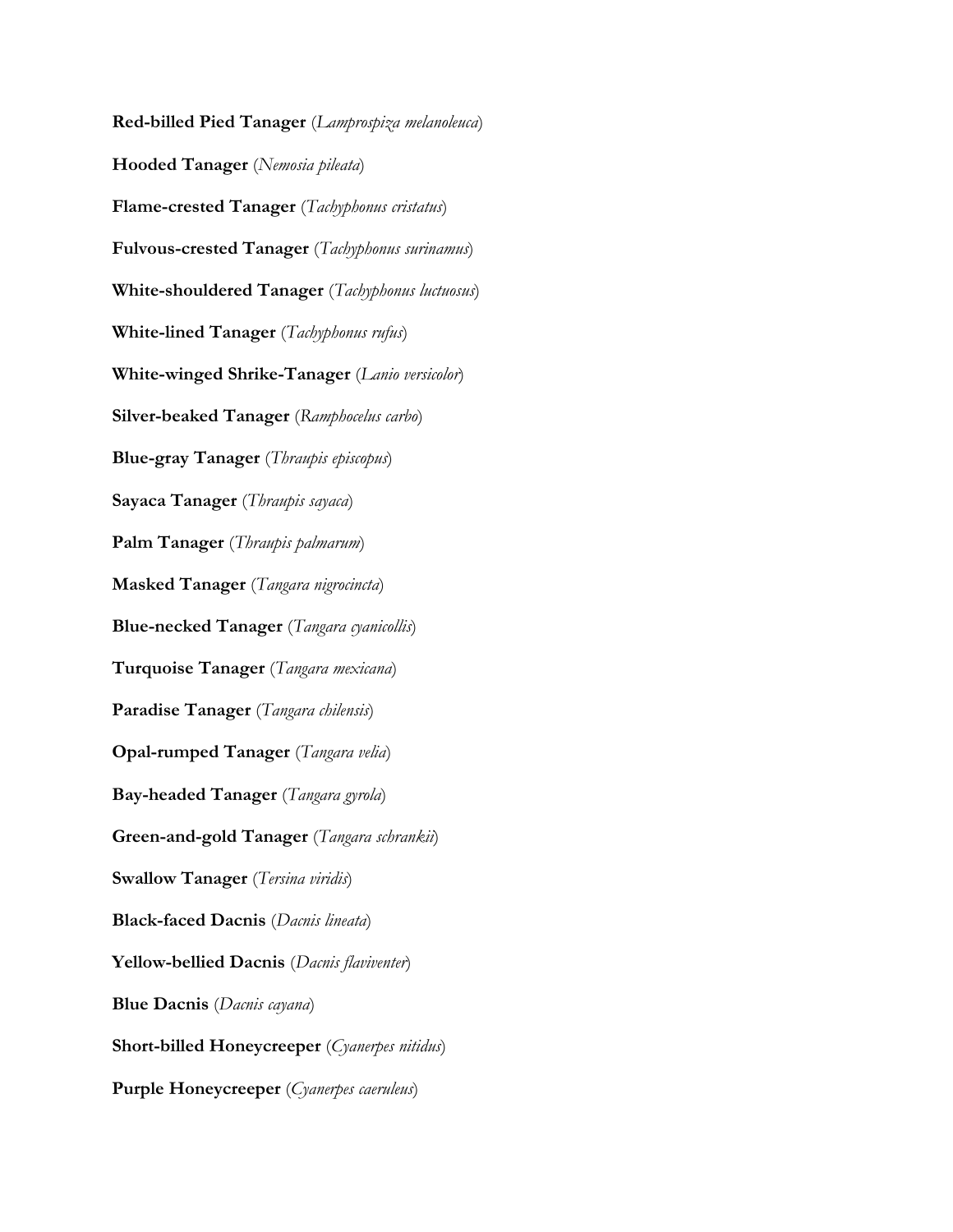**Green Honeycreeper** (*Chlorophanes spiza*)

**Guira Tanager** (*Hemithraupis guira*)

**Yellow-backed Tanager** (*Hemithraupis flavicollis*)

**Chestnut-vented Conebill** (*Conirostrum speciosum*)

# **SALTATORS & ALLIES (INCERTAE SEDIS)**

**Bananaquit** (*Coereba flaveola*)

**\* Slate-colored Grosbeak** (*Saltator grossus*)

**Buff-throated Saltator** (*Saltator maximus*)

**Grayish Saltator** (*Saltator coerulescens*)

**Yellow-shouldered Grosbeak** (*Parkerthraustes humeralis*)

# **SPARROWS & ALLIES (EMBERIZIDAE)**

**Rufous-collared Sparrow** (*Zonotrichia capensis*)

**\* Grassland Sparrow** (*Ammodramus humeralis*)

**Saffron Finch** (*Sicalis flaveola*)

**Blue-black Grassquit** (*Volatinia jacarina*)

**Slate-colored Seedeater** (*Sporophila schistacea*) – A handful of singing males and plenty of femaleplumaged birds seen in a stand of seeding bamboo at a *fazenda* neighbouring the Pousada Rio Azul.

**Rusty-collared Seedeater** (*Sporophila collaris*)

**Yellow-bellied Seedeate** (*Sporophila nigricollis*)

**Chestnut-bellied Seed-Finch** (*Oryzoborus angolensis*)

**Pectoral Sparrow** (*Arremon taciturnus*)

**\*\* Red-crested Finch** (*Coryphospingus cucullatus*)

# **CARDINAL GROSBEAKS (CARDINALIDAE)**

**Red-crowned Ant-tanager** (*Habia rubica*)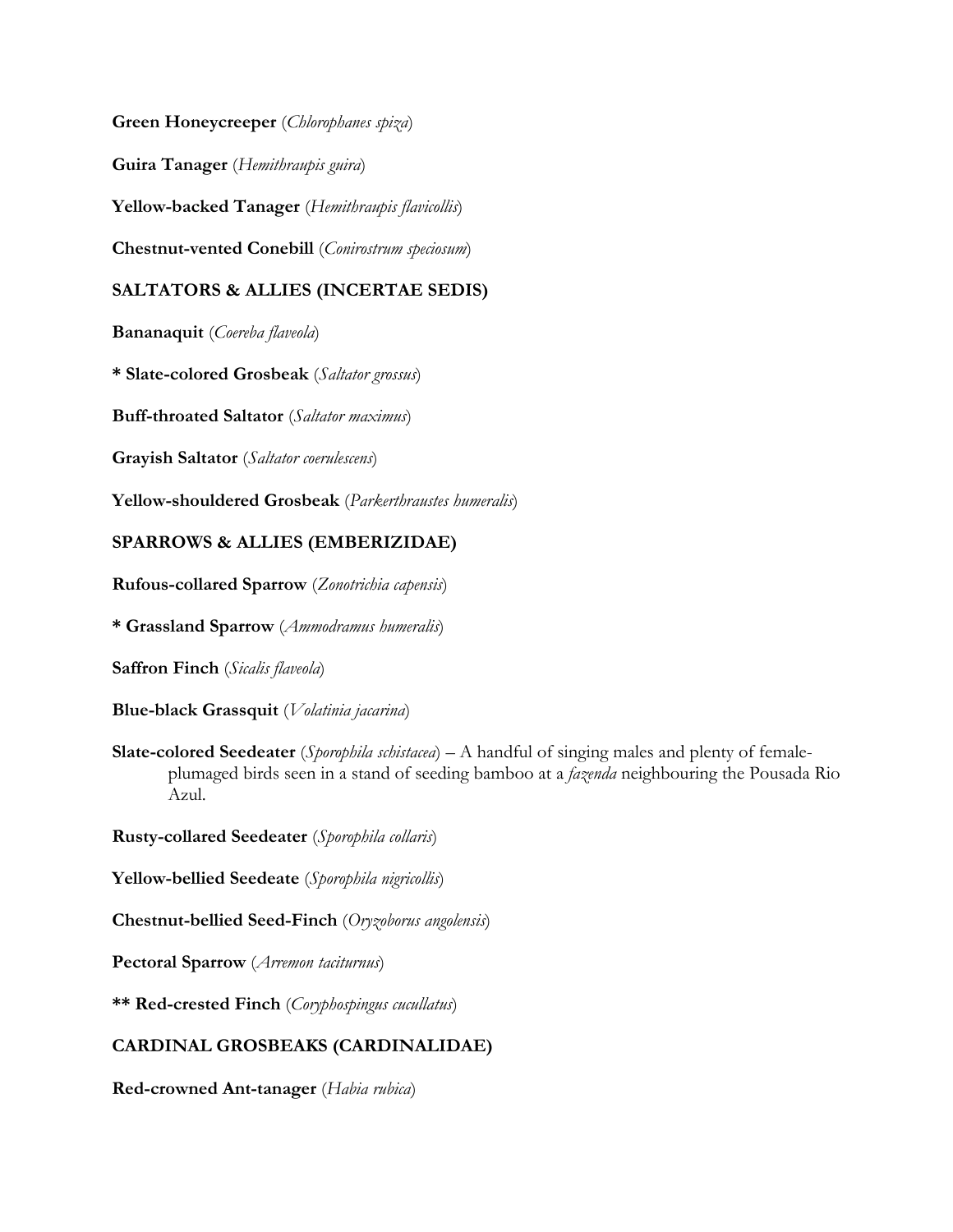**Rose-breasted Chat** (*Granatellus pelzelni*) **Blue-black Grosbeak** (*Cyanocompsa cyanoides*) **NEW WORLD WARBLERS (PARULIDAE) Tropical Parula** (*Parula pitiayumi*) **Masked Yellowthroat** (*Geothlypis aequinictialis*) **Golden-crowned Warbler** (*Basileuterus culicivorus*) **Flavescent Warbler** (*Basileuterus fulvicauda*) **BLACKBIRDS (ICTERIDAE) Crested Oropendola** (*Psarocolius decumanus*) **Amazonian Oropendola** (*Gymnostinops bifasciatus*) **Solitary Cacique** (*Cacicus solitarius*) **Yellow-rumped Cacique** (*Cacicus cela*) **Orange-backed Troupial** (*Icterus croconotus*) **Epaulet Oriole** (*Icterus cayanensis*) **Chopi Blackbird** (*Gnorimopsar chopi*) **Scarlet-headed Blackbird** (*Amblyramphus holosericeus*) **Unicolored Blackbird** (*Agelasticus cyanopus*) **Bay-winged Cowbird** (*Agelaioides badius*) **Shiny Cowbird** (*Molothrus bonariensis*) **Giant Cowbird** (*Molothrus oryzivorus*) **Red-breasted Blackbird** (*Sturnella militaris*) **OLD WORLD SPARROWS (PASSERIDAE)** 

**House Sparrow** (*Passer domesticus*)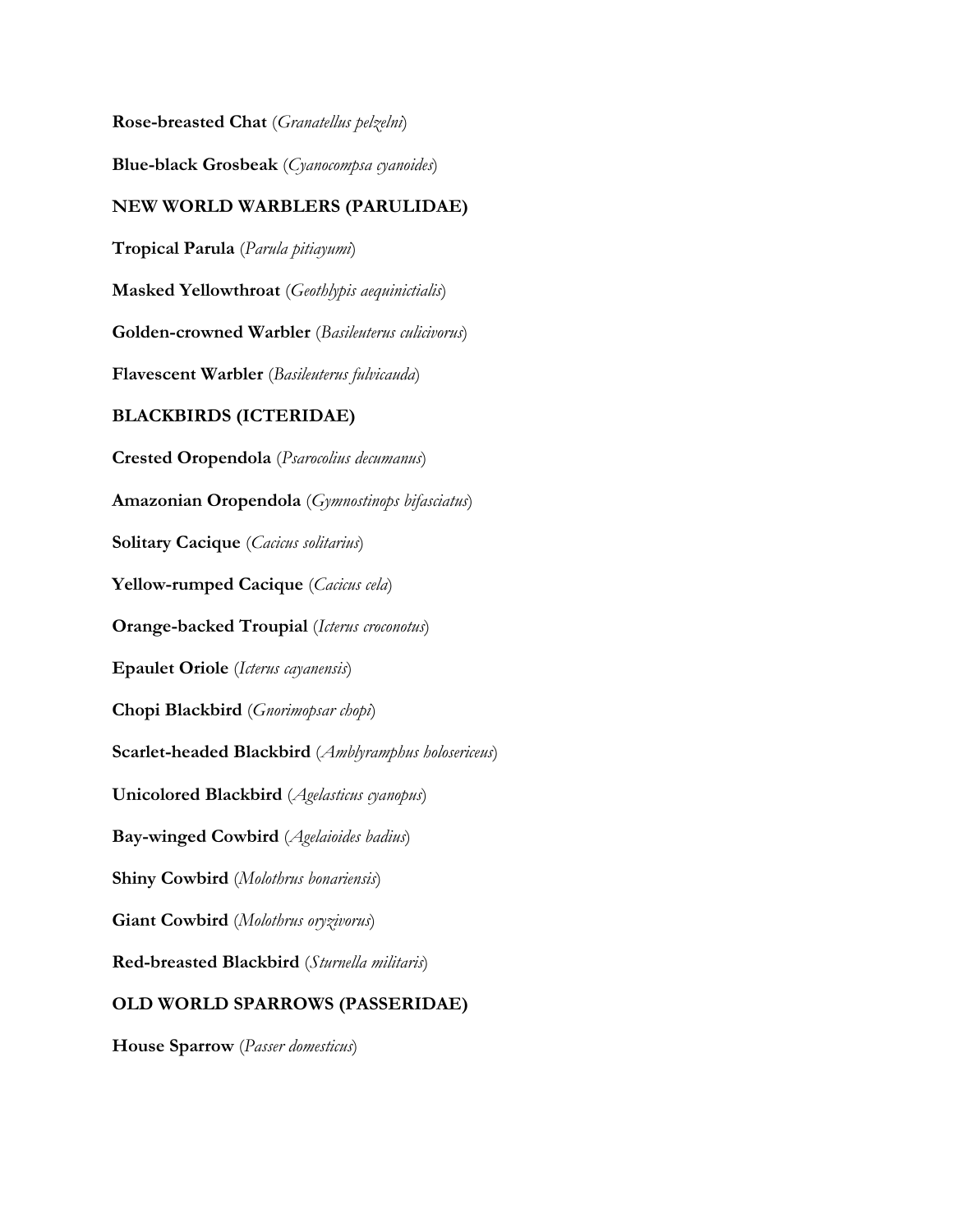#### **Mammals:**

#### **ARMADILLOS (DASYPODIDAE)**

**Southern Naked-tailed Armadillo** (*Tolypeutes matacus*) – Seen twice; once on a ranch neighbouring the Pousada Rio Azul, and again a day later on Cristalino's private road near the Teles Pires river.



Nine-banded Armadillo, Pantanal (Photo: Cagan Sekercioglu)

**Nine-banded Armadillo** (*Dasypus novemcinctus*) – Great views were had on the evening of the 6<sup>th</sup> beside the Pousada Jaguar after dinner.

# **MYRMECOPHAGIDAE (ANTEATERS)**

**Southern Tamandua** (*Tamandua tetradactyla*)

## **CEBIDAE (CAPUCHINS, MARMOSETS & SQUIRREL MONKEYS)**

- **Emilia's Marmoset** (*Callithrix emiliae*) We saw a small group of these tiny, skittish primates in an extensive bamboo stand along the Haffer trail at Cristalino on the  $17<sup>th</sup>$ .
- **Black-tailed Marmoset** (*Callithrix melanura*) These common marmosets were seen only once, on the 8th at the entrance road to the Pousada Rio Clarinho in the Pantanal.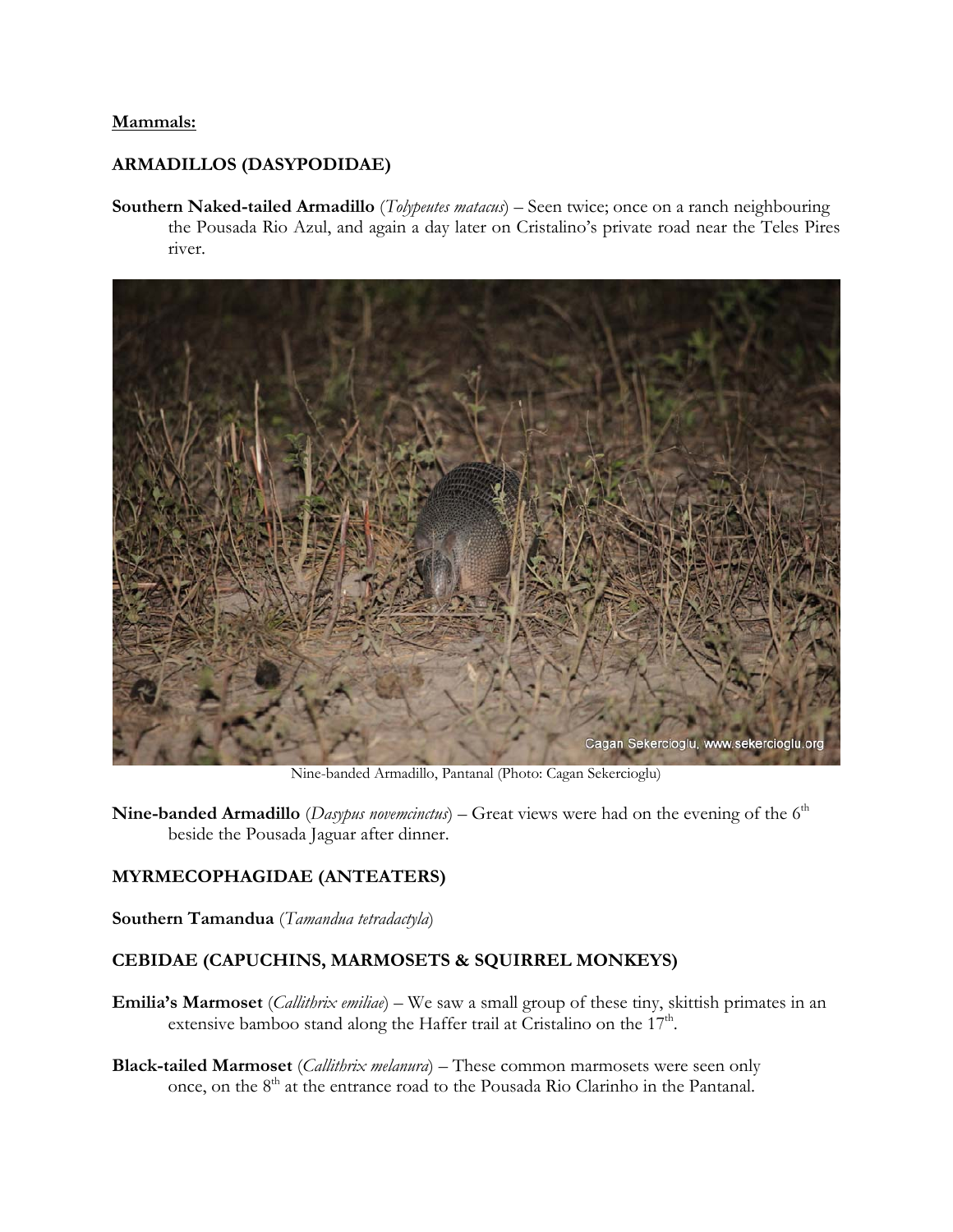## **Tufted Capuchin** (*Cebus apella*)

## **PITHECIDAE (TITIS, SAKIS & UAKARIS)**

#### **\* Red-bellied (Dusky) Titi Monkey** (*Callicebus moloch*)

**White-nosed (Bearded) Saki Monkey** (*Chiropotes albinasus*) – We saw a troop of this 'fancy' endemic species from the canopy tower at Cristalino on the  $14<sup>th</sup>$ .

## **ATELIDAE (HOWLERS, SPIDERS & WOOLLY MONKEYS)**

- **\* Red-handed Howler** (*Alouatta belzebul*)
- **Black (Black-and-gold) Howler** (*Alouatta caraya*) We finally caught up with a family of these charismatic, 'purposeful' (read: lazy) monkeys in the forest patch behind the Pousada Jaguar on the  $7<sup>th</sup>$ .
- **White-whiskered Spider Monkey** (*Ateles marginatus*) The flagship mammal of Cristalino Jungle Lodge; we had multiple sightings of this species, but we encountered them more frequently at the Pousada Rio Azul than we did at Cristalino.

## **SCIURIDAE (SQUIRRELS)**

**Guianan Squirrel** (*Sciurus aestuans*)

## **CAVIIDAE (CAVIES & MARAS)**

**Capybara** (*Hydrochoerus hydrochaeris*) – We had at least a handful of Capybara in the Pantanal... *at least.* 

## **DASYPROCTIDAE (AGOUTIS)**

**Azara's Agouti** (*Dasyprocta azarae*)

**Red-rumped Agouti** (*Dasyprocta leporina*)

## **CUNICULIDAE (PACA)**

**Lowland Paca** (*Cuniculus paca*) – Seen during evening spotlighting on the rio Cristalino on the  $15<sup>th</sup>$ .

## **LEPORIDAE (RABBITS)**

**Brazilian Rabbit** (*Sylvilagus brasiliensis*)

## **NOCTILIONIDAE (BULLDOG BATS)**

**Greater Fishing Bat** (*Noctilio leporinus*)

## **EMBALLONURIDAE (SAC-WINGED, SHEATH-TAILED & RELATED BATS)**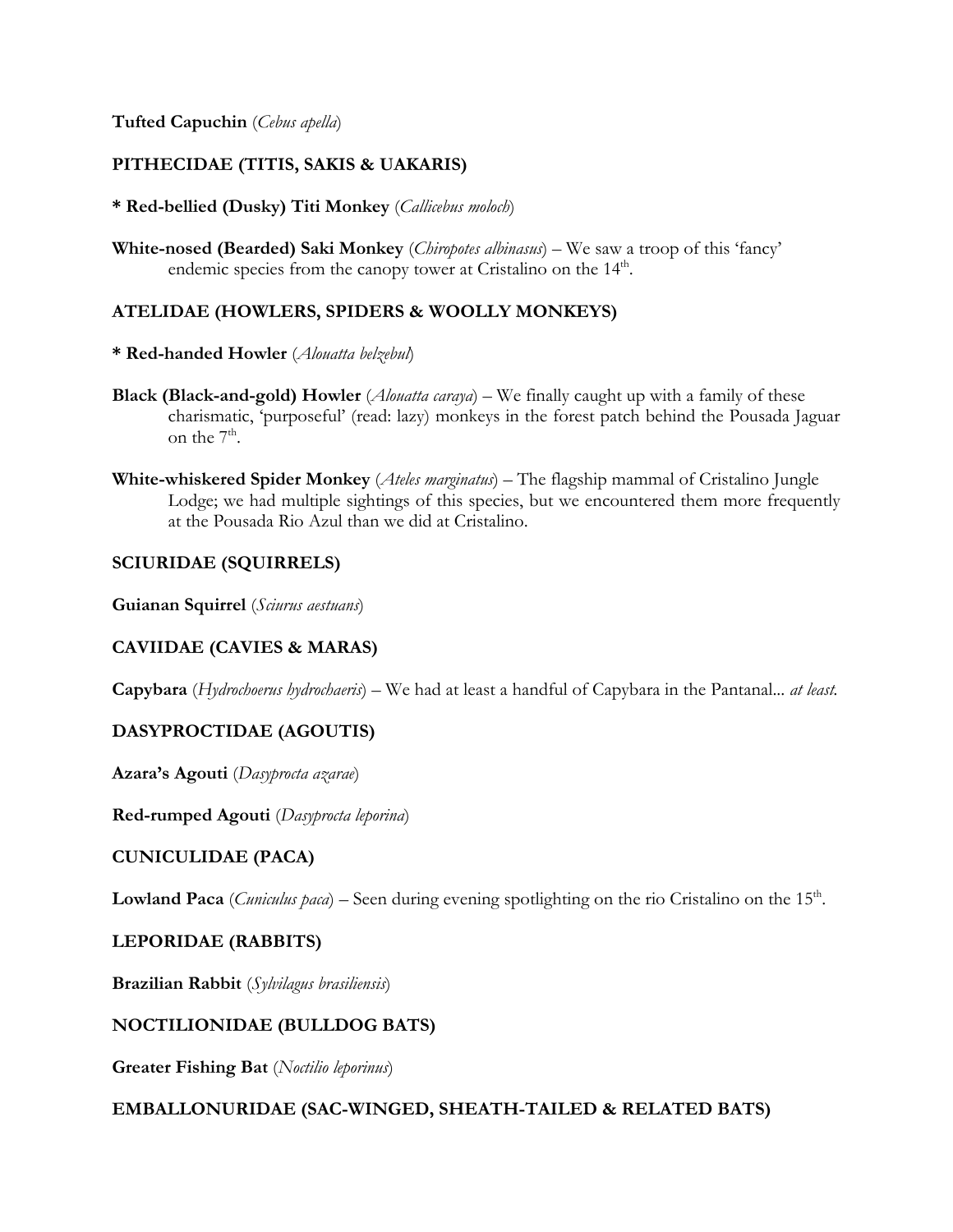**Proboscis Bat** (*Rhynchonycteris naso*)

**Lesser Sac-winged Bat** (*Saccopteryx leptura*)

# **CANIDAE (CANIDS)**

**Crab-eating Fox** (*Cerdocyon thous*) – Abundant and frequently seen in the evenings in the Pantanal.

# **FELIDAE (CATS)**

- **Ocelot** (*Leopardus pardalis*) We nearly ran one over with our van as it unexpectedly dashed across the *Transpantaneira* in front of us as we drove in the dark to reach Pousada Jaguar on the 5<sup>th</sup>.
- **Margay** (*Leopardus wiedii*) See above. Shortly after the Ocelot, another cat crossed in front of the van, and Eduardo of the Pousada Jaguar felt very strongly that it was a Margay.



Jaguar, Corixo Negro (Photo: Cagan Sekercioglu)

**Jaguar** (*Panthera onca*) – We had 4 sightings in total of the largest predator in South America. Three individuals were seen during an afternoon boat trip in the Pantanal from Porto Jofre on the  $6<sup>th</sup>$ : first one resting in the shade on the Corixo Negro which we watched for quite some time before leaving it be; then later a different animal striding at the edge of gallery forest along the rio Piquiri; and then shortly thereafter yet another big adult resting on the beach on the opposite bank of the Piquiri. The first jaguar of course was the lifer for the group, but I'm certain we'll remember the next two more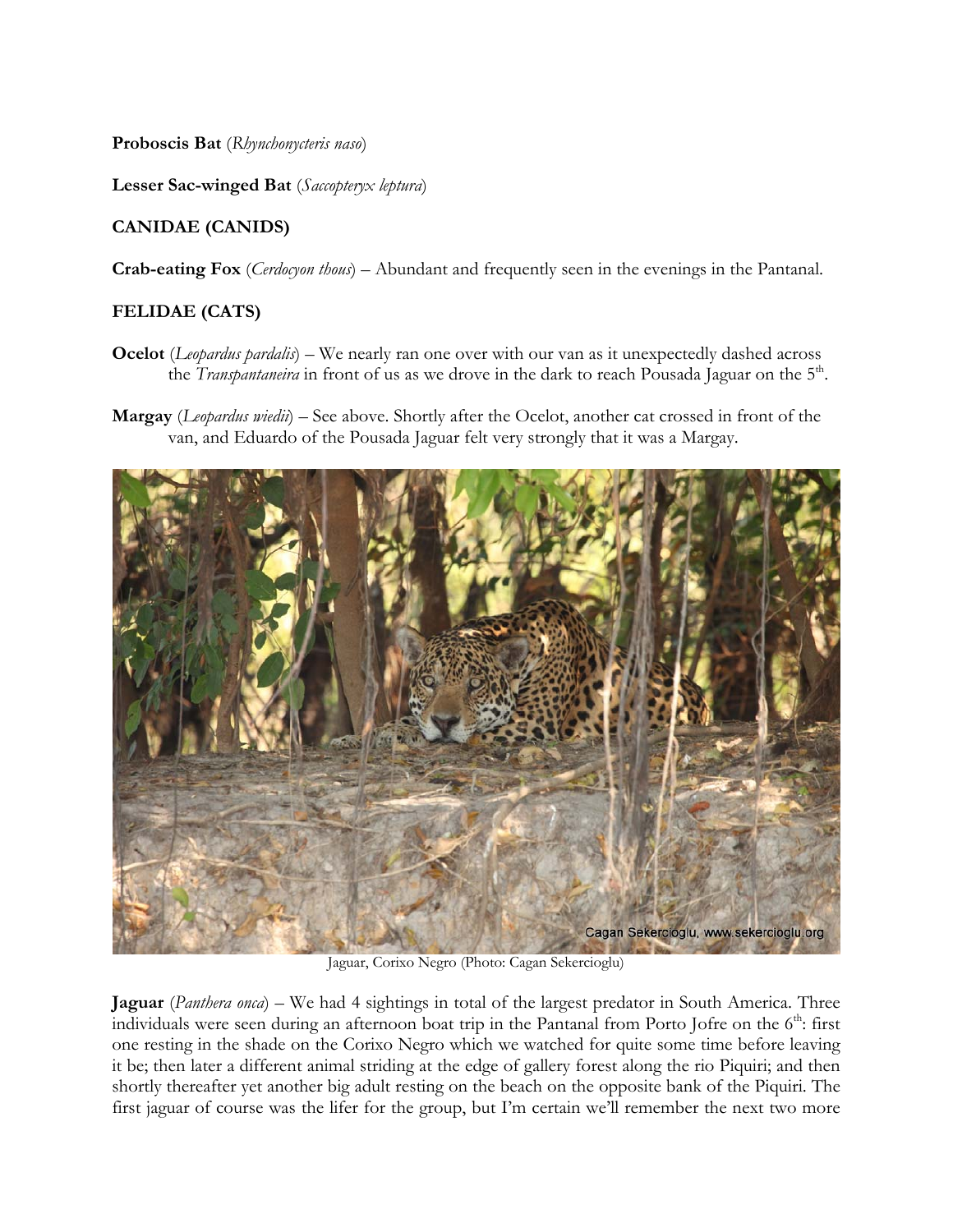fondly as they were 'self-found'. If that weren't enough, we had a thrilling and unexpected sighting of a jaguar at the river's edge at night during a spotlighting outing on the Cristalino upstream from the lodge on the  $16<sup>th</sup>$ . Remarkably, Cagan managed to photograph all 4 of our jaguars!



Puma, Rio Cristalino (Photo: Cagan Sekercioglu)

- **Puma** (*Puma concolor*) Yet another remarkable mammal sighting. While drifting down the Cristalino river with our boat's engine turned off on the afternoon of the  $17<sup>th</sup>$ , our attention was drawn to two golden-brown shapes upon an old trunk fallen out over the water – two Pumas, resting together! The first animal jumped over its sibling immediately upon spotting us and dashed into the forest; the other however sat, transfixed, as we drifted past, never taking its eyes from us. An absolutely amazing experience.
- **Jaguarundi** (*Puma yagouaroundi*) We had a quick encounter with this enigmatic cat when once leaped onto an abandoned logging road we were birding near the Pousada Rio Azul. It stopped momentarily to look over its shoulder at us, then was gone as quickly as it had appeared.

## **MUSTELIDAE (WEASELS & ALLIES)**

#### **Neotropical Otter** (*Lontra longicaudis*)

**Giant Otter** (*Pteronura brasiliensis*) – Seen on the 7<sup>th</sup> on the Rio Claro where there is a habituated family group not far from the lodge.